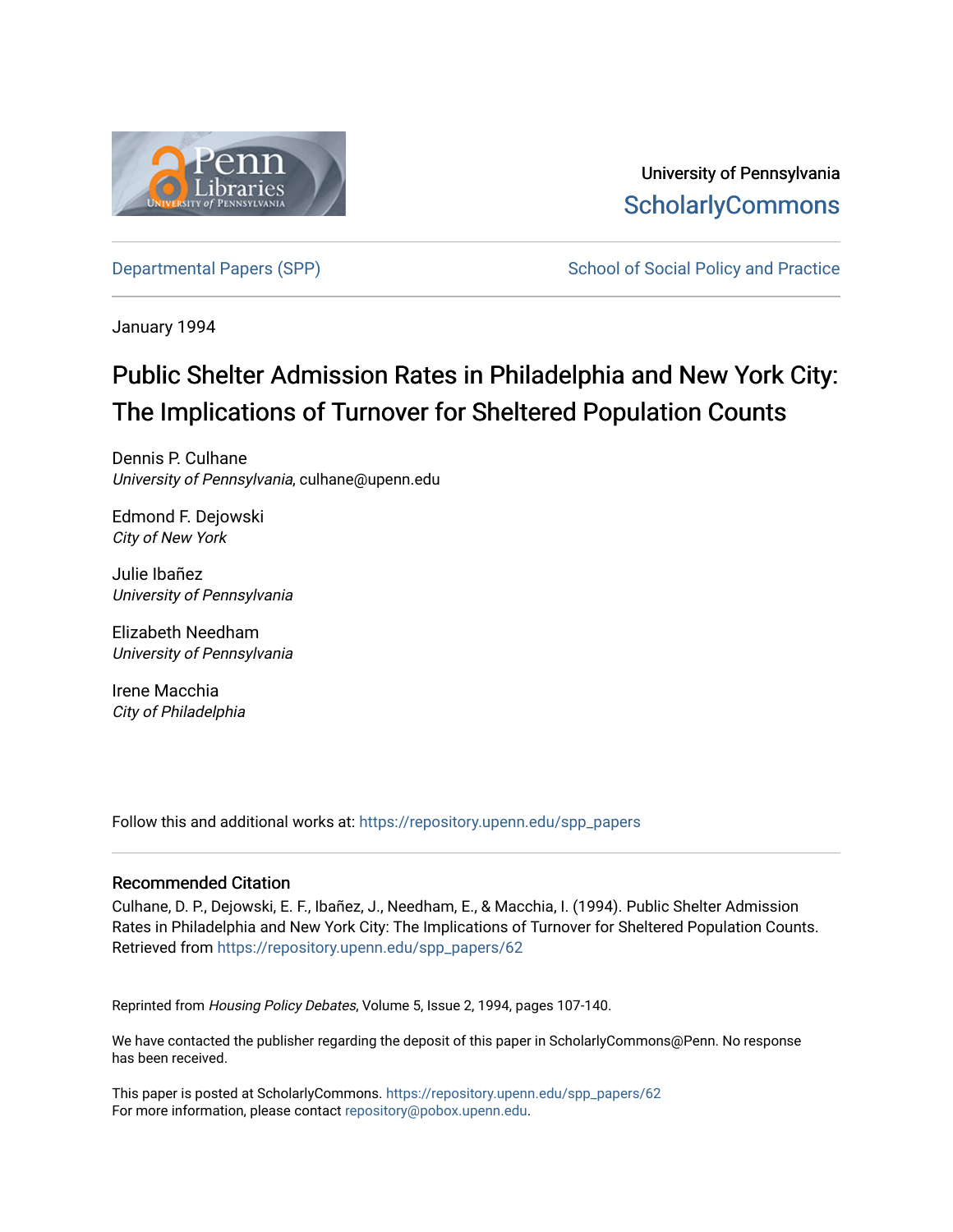## Public Shelter Admission Rates in Philadelphia and New York City: The Implications of Turnover for Sheltered Population Counts

## Abstract

Previous estimates of the size and composition of the U.S. homeless population have been based on cross-sectional survey methodologies. National enumeration efforts have yielded point-prevalence estimates ranging from 0.11 to 0.25 percent of the population. This study reports data from shelter databases in Philadelphia and New York City that record identifiers for all persons admitted and so make possible unduplicated counts of users.

Unduplicated counts of shelter users yield annual rates for 1992 of about 1 percent for both cities and rates near 3 percent over three years in Philadelphia (1990–92) and over five years (1988–92) in New York City. The annual rates are three times greater than rates documented by point-prevalence studies. Shelter bed turnover rates are reported, as are average monthly first admission and readmission counts over a two-year period. Implications for future research and public policy are discussed.

## Keywords

public shelters, counts of shelter use, shelter bed turnover

## **Comments**

Reprinted from Housing Policy Debates, Volume 5, Issue 2, 1994, pages 107-140.

We have contacted the publisher regarding the deposit of this paper in ScholarlyCommons@Penn. No response has been received.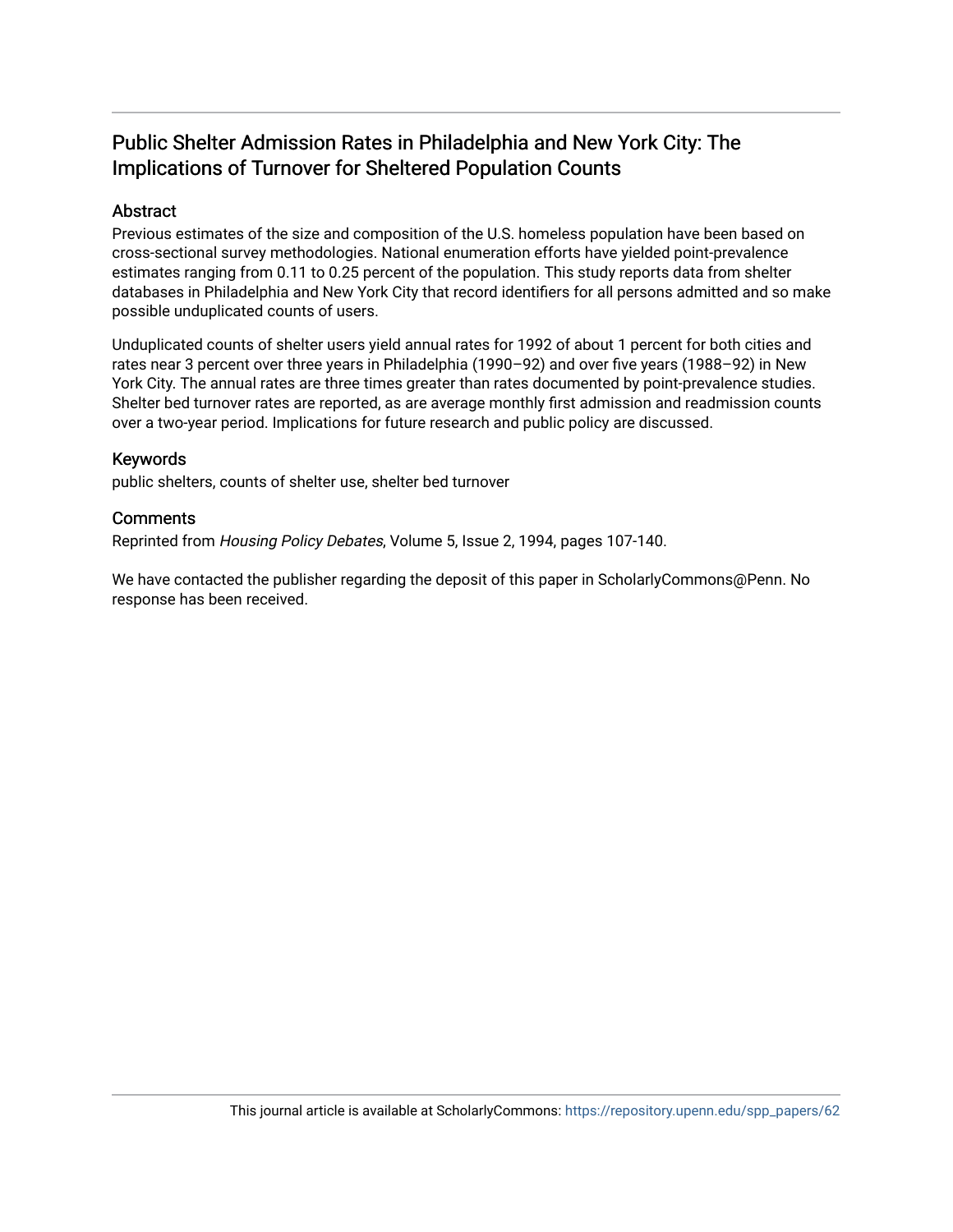## **Public Shelter Admission Rates in Philadelphia and New York City: The Implications of Turnover for Sheltered Population Counts**

Dennis P. Culhane *University of Pennsylvania*

Edmund F. Dejowski and Julie Ibañez *City of New York*

Elizabeth Needham *University of Pennsylvania*

Irene Macchia *City of Philadelphia*

## *Abstract*

Previous estimates of the size and composition of the U.S. homeless population have been based on cross-sectional survey methodologies. National enumeration efforts have yielded point-prevalence estimates ranging from 0.11 to 0.25 percent of the population. This study reports data from shelter databases in Philadelphia and New York City that record identifiers for all persons admitted and so make possible unduplicated counts of users.

Unduplicated counts of shelter users yield annual rates for 1992 of about 1 percent for both cities and rates near 3 percent over three years in Philadelphia (1990–92) and over five years (1988–92) in New York City. The annual rates are three times greater than rates documented by point-prevalence studies. Shelter bed turnover rates are reported, as are average monthly first admission and readmission counts over a two-year period. Implications for future research and public policy are discussed.

## **Introduction**

For the past decade, researchers, policy analysts, advocates for the homeless, and officials from the federal government have been engaged in the daunting challenge of estimating the size of the homeless population in the United States. Unfortunately, the imprecision in defining and locating a transient, often hidden population has frustrated enumeration efforts. Divergent estimates have inspired debate as to whether homelessness affects thousands or millions of Americans and, consequently, whether the problem requires emergency remedies or more fundamental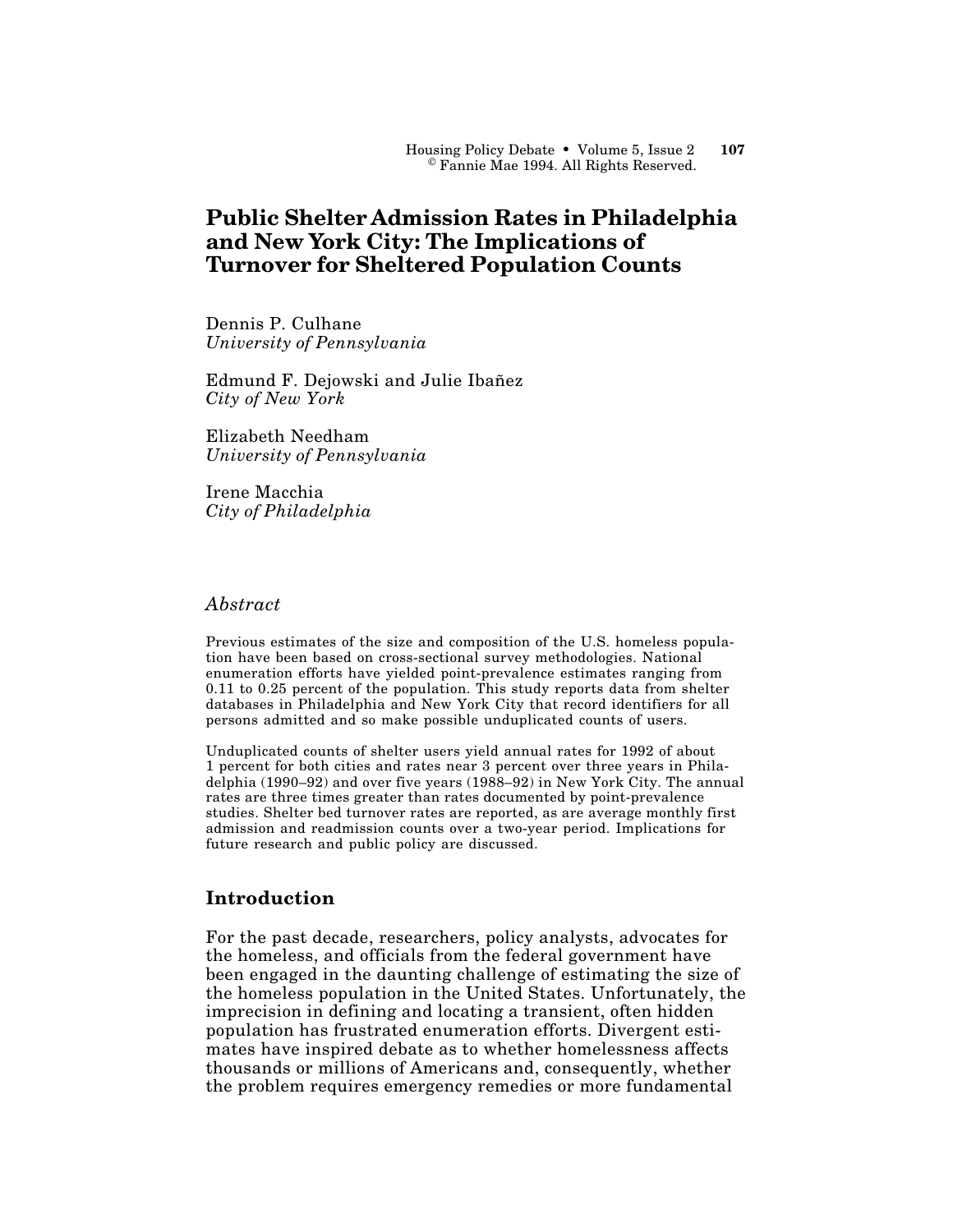changes in the nation's social policies. This article demonstrates that the homelessness numbers debate has been inappropriately framed from the outset. Using estimates at a single point in time (point-prevalence estimates), derived from cross-sectional survey methodologies, as the primary approach to measuring the size and composition of the population does not capture the magnitude of the problem over time; is likely to overrepresent persons with long periods of homelessness (e.g., people with disabilities; see Dennis et al. 1993); and, by implication, portrays the population as more stable than dynamic. This article reviews existing estimates of the homeless population and reports shelter utilization data from New York City and Philadelphia that provide new evidence on the scope of the homelessness problem.

## **Literature review**

Advocates for the homeless have consistently maintained that the number of homeless people in the United States is far greater than that reported by government researchers or other social scientists. The numbers debate began in 1983, when members of the Community for Creative Non-Violence (CCNV) in Washington, DC, issued a report (Hombs and Snyder 1982) placing the number of homeless Americans at 2.2 million, or 1 percent of the population. The estimate was based on an extrapolation of data from a key-informant survey of 14 cities conducted by CCNV, but the survey lacked any explicit, let alone uniform, data standards. The CCNV report was advanced primarily for advocacy purposes and led Kondratas (1991, 633) to conclude that "this [methodology] was a clear leap of fantasy." It nevertheless established a benchmark that was widely reported in the media and against which subsequent estimates have been measured.

The U.S. Department of Housing and Urban Development (HUD 1984) provided a counterpoint to the CCNV estimate in 1984 with the first study of homelessness by the federal government. HUD estimated that 250,000 to 350,000 people (0.11 to 0.15 percent of the U.S. population) were living either in shelters or on the streets on an average night between December 1983 and January 1984. However, HUD researchers, while using four different estimation techniques, also relied on a key-informant survey methodology. Results were derived from a larger sample of cities  $(N = 60)$  and applied to the nation's metropolitan and nonmetropolitan populations, but were still based on the estimates of experts and shelter providers, not on a systematic count. Consequently, the methodology was criticized by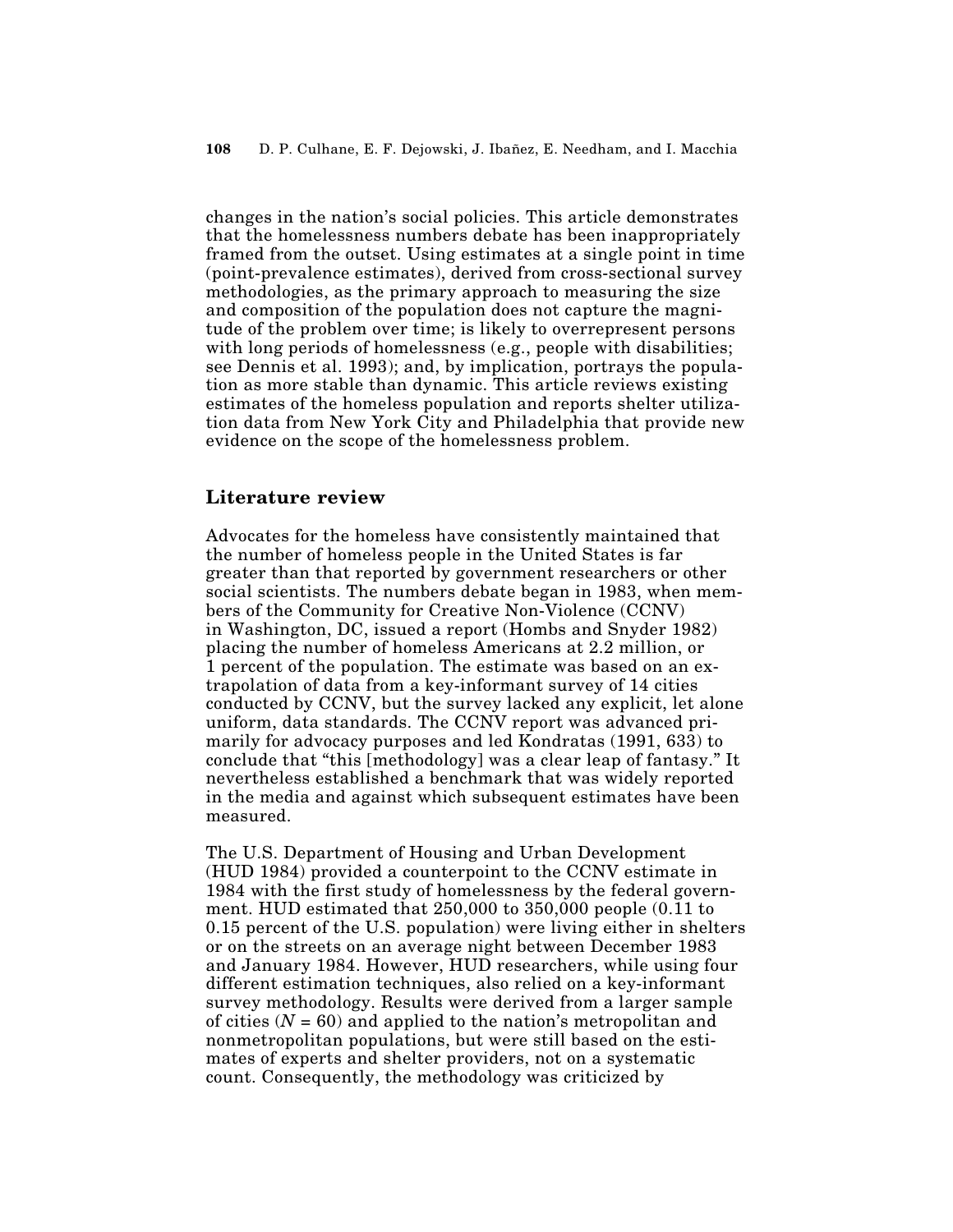advocates and by members of the subcommittee in testimony before the U.S. House of Representatives Subcommittee on Housing and Community Development (1984) and later by researchers (Appelbaum 1987; Parsons 1986) and the U.S. General Accounting Office (GAO 1988). HUD's and CCNV's divergent estimates (0.11 versus 1 percent) served as the frame of reference for the numbers debate that ensued.

Results from succeeding enumeration studies by social scientists have been far more convergent, but have nonetheless conflicted with estimates by advocates for the homeless. Rossi, Fisher, and Willis's (1986) study in Chicago was among the more widely cited local surveys, particularly because it included a systematic count of street homeless as well as a shelter census. The researchers were able to document 2,344 homeless people, or 0.09 percent of the population, although advocates from the Chicago area had maintained that the number was closer to 15,000 (Rossi 1987). Similarly, a one-night survey of the street and shelter population in Boston in 1986 (City of Boston 1986) enumerated 2,863 homeless people, or a rate of 0.50 percent, although the Massachusetts Coalition for the Homeless had estimated the number to be 15,000. In a summary of other local counts, Burt and Cohen (1989) report a range of estimates from 0.02 percent in rural Ohio to 0.41 percent in Washington, DC, as well as the 0.50 percent found in Boston. A more recent enumeration by Dennis et al. (1993) in the Washington metropolitan area found that 1.05 percent of the population aged 12 and older were homeless—the highest rate among the enumerations to date. Nevertheless, despite the wide variation in local estimates, reported homelessness rates have consistently been closer to HUD's estimate than to CCNV's (Kondratas 1991).

Although there is agreement that the homeless or "sheltered" population on a given night more than doubled in the 1980s (Burt 1992; Freeman and Hall 1987; HUD 1989; Kondratas 1991), two recent national studies have again confirmed that while there is significant local variation in the rate of homelessness, the national numbers do not approach advocates' estimates of 2 million to 3 million persons. One study (Burt and Cohen 1989) was based on a probability sample of shelter providers and people using shelters and soup kitchens in U.S. cities of 100,000 or more population. The authors estimated that 229,000 people, or 0.37 percent of the population of these 178 cities, used homeless services in March 1987. Projecting to the United States as a whole, adjusting for urban and nonurban areas, and assuming that for every 100 who used homeless services there were 50 who did not, Burt and Cohen reported a national estimate of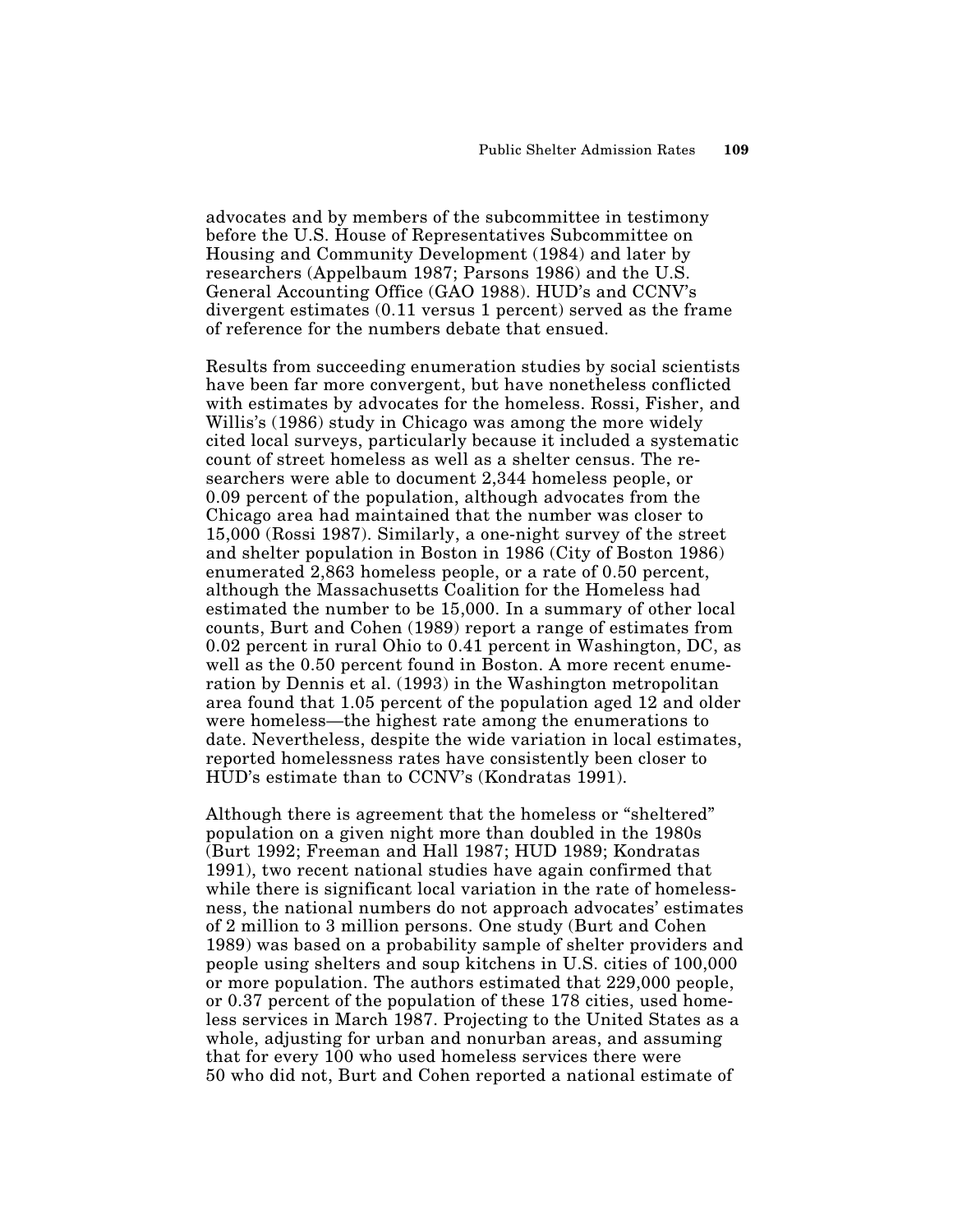567,000 to 600,000 homeless, or a national rate of 0.235 to 0.249 percent. This estimate has since been accepted by federal officials for planning purposes, although Kondratas (1991) regarded it as an overestimate.

As part of the 1990 census, the Census Bureau conducted a count of homelessness in the nation. The bureau reported that in the 200 largest cities, approximately 230,000 people were identified as living in shelters, on the streets, or in public places not intended for habitation (U.S. Department of Commerce 1991). In an analysis of results for the 50 largest cities, Barrett, Anolik, and Abramson (1992) found sheltered population rates below 0.20 percent for 35 cities and between 0.20 and 0.40 percent for 11 cities. Only four cities had sheltered population rates exceeding 0.40 percent: Seattle (0.44 percent); San Francisco (0.57 percent); Atlanta (0.62 percent); and Washington, DC (0.78 percent). The Census Bureau estimates were denounced by advocates and social scientists, some of whom evaluated the enumeration by surveying homeless people to ascertain whether they had been interviewed by census takers and by placing confederates in street locations to see whether they would be counted (see National Coalition for the Homeless 1991 for a summary). The evaluations revealed that the Census Bureau's effort, albeit the largest and most ambitious of its kind, failed to count many of the street homeless and even missed entire shelters. However, as Kondratas (1991, 640–41) has remarked, "even if the count were increased by 100 percent, that would mean 460,000 homeless persons; a 200 percent increase would result in a figure of 690,000.... The bottom line is that the range of legitimate estimates of the homeless population is 230,000 to 600,000."

The convergence of enumerations near 230,000 by Burt and Cohen (1989; largest 178 cities) and the Census Bureau (U.S. Department of Commerce 1991; largest 200 cities) led Kondratas (1991) to conclude that advocates overstated the numbers to support a structuralist interpretation of homelessness and that, in reality, the problem afflicts a small number of troubled individuals, not the new homeless of ordinary working Americans described by advocates. According to Kondratas (1991, 634), advocates' inflated estimates are partly to blame for a misguided federal homelessness policy:

The concept "millions of homeless" was inconsistent with a relatively small proportion of extremely poor persons beset with multiple ongoing problems. If millions were homeless, it was plausible that unemployment and social program cuts were driving ordinary working Americans to the streets....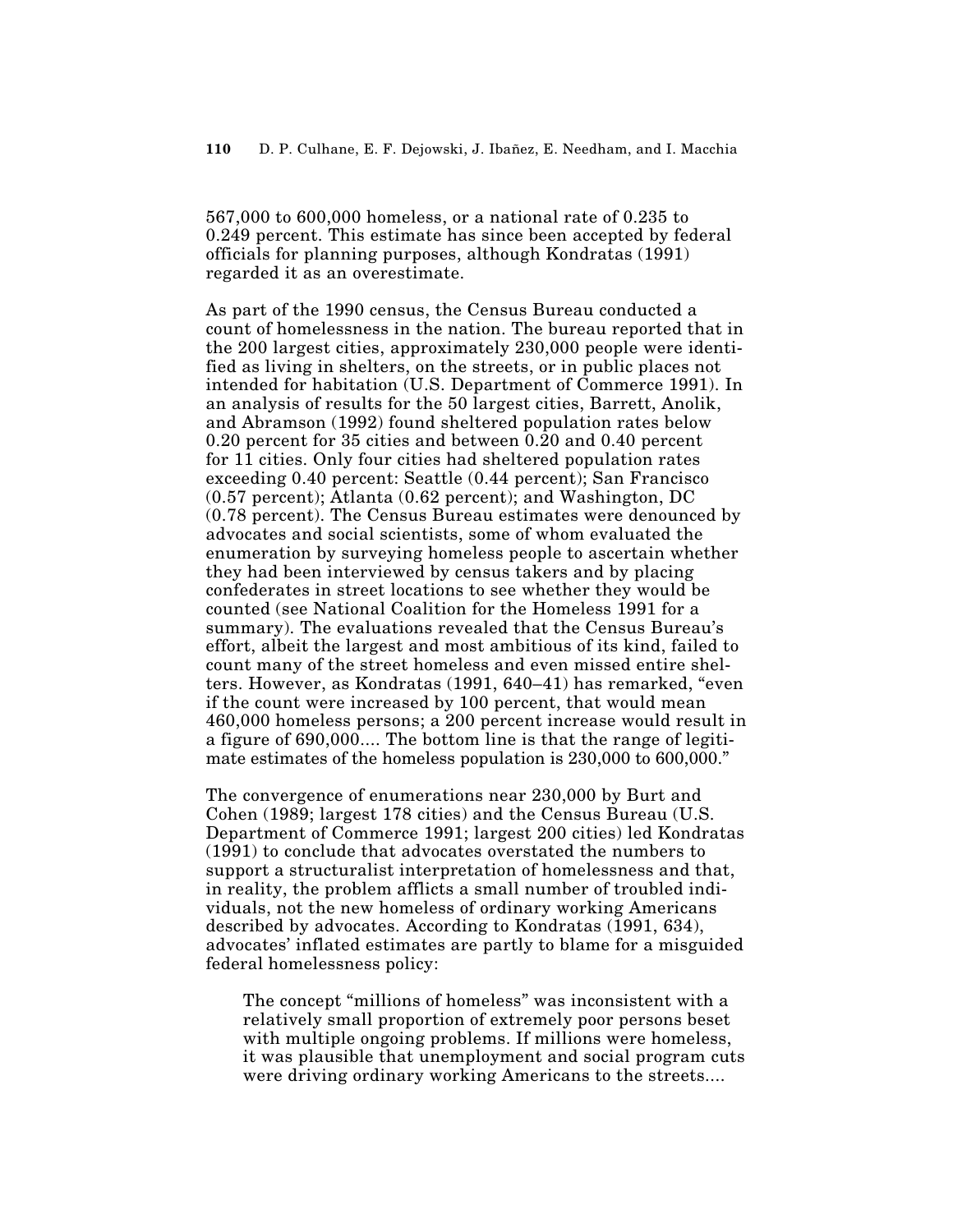In other words, the exaggerated number had a strong bearing on this misperception of the causes of homelessness and characteristics of the homeless, which in turn led to ill-conceived policy.

Kondratas goes on to declare that "for those who understand numbers, the so-called numbers debate has long been over" (p. 643).

The evidence appears to suggest that a much smaller number of people are homeless at any point in time than advocates have claimed. However, cross-sectional methods for measuring homelessness have been applied primarily for research, not advocacy, and have been the preferred approach to date because they avoid the duplication problems inherent in longer time frames and because they are useful for meeting immediate planning needs (i.e., planning shelter capacity). Unfortunately, cross-sectional methods also have limitations. They do not capture the magnitude of the problem over time, and they are likely to overrepresent people with long periods of homelessness, such as those with disabilities (see Dennis et al. 1993), relative to longitudinal research designs. Consequently, some people may use the results of cross-sectional research to conclude erroneously that the population over time is composed of more disabled and chronically homeless persons than is actually the case. Indeed, Kondratas's declaration that the numbers debate is over and that unemployment and cuts in social programs are not causes of homelessness appears to derive from a belief that most homeless people are persistently homeless and beset with multiple ongoing problems. A number of empirical findings suggest that those assumptions deserve more careful examination.

Demographic surveys of the homeless have consistently shown that, in addition to being younger and including families with children, the recent homeless report having been homeless for a far shorter duration than their skid row counterparts of the 1950s and 1960s. For example, while Blumberg, Shipley, and Shandler (1973) report that 78 percent of their skid row sample from Philadelphia in 1960 had been skid row residents for more than 1 year and 33 percent for more than 10 years, a survey of Philadelphia's homeless in 1988 (Ryan, Bartelt, and Goldstein 1989) found that 75 percent had been homeless for less than 1 year and 50 percent for less than six months. A study in Phoenix (Brown et al. 1983) found that 60 percent had been homeless for less than six months. In Ohio, Roth et al. (1985) reported that 49 percent had been homeless for less than 60 days. Similar findings in New York City (Hoffman et al. 1982) and Chicago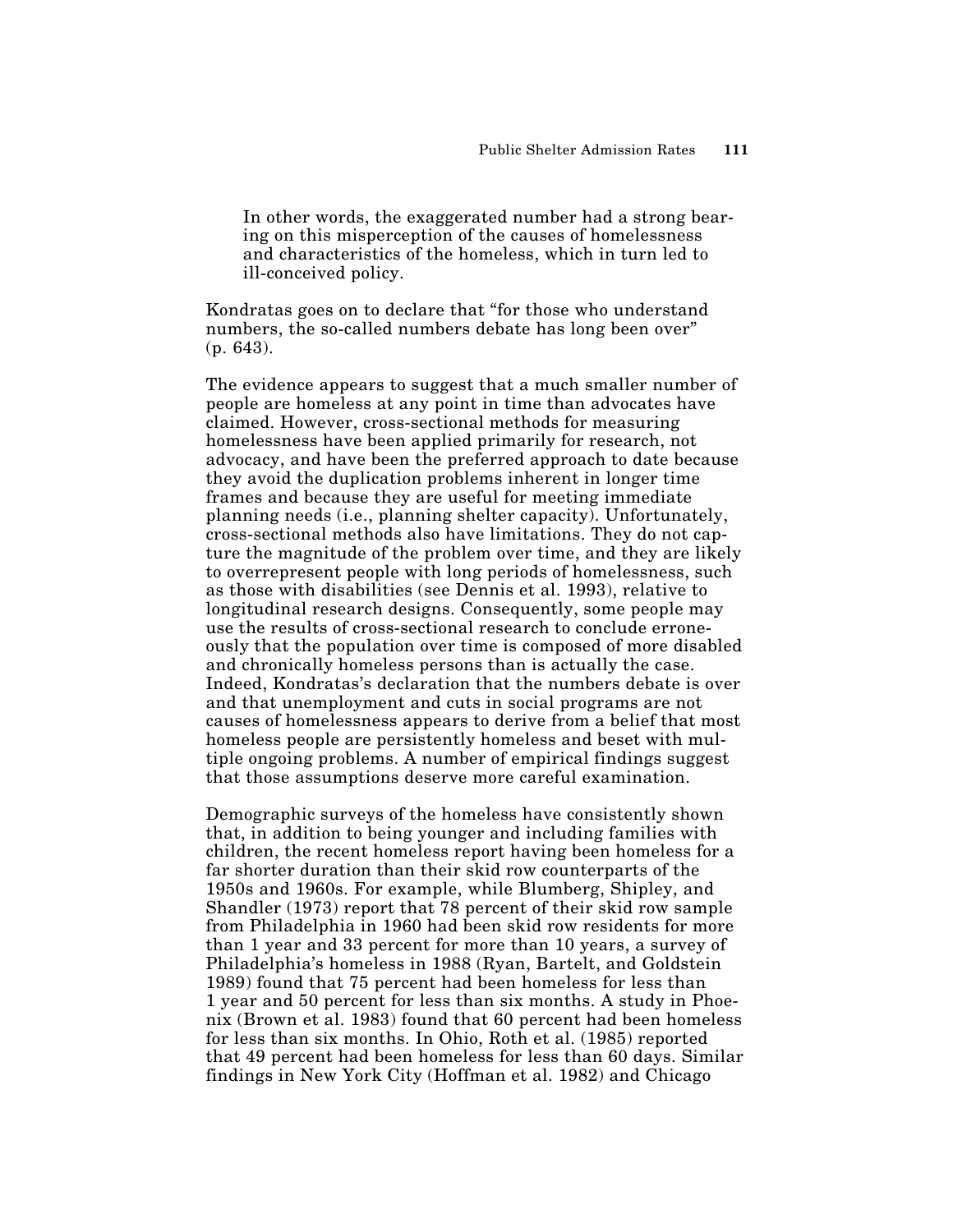(Rossi, Fisher, and Willis 1986), as well as a meta-analysis by Shlay and Rossi (1992) covering 14 studies, confirm that a majority of the recent homeless report having been homeless for relatively brief periods (less than six months).

Researchers have applied estimation techniques to data on length of homelessness to project the annual prevalence of homelessness (that is, the number or proportion of persons experiencing homelessness over the course of a year) by varying assumptions regarding turnover. Rossi's (1989) method yielded annual prevalence estimates 2.3 to 3.4 times greater than pointprevalence estimates, and Vernez et al. (1988) estimated annual turnover rates in California of 5.8, 3.4, and 2.3 in Orange, Alameda, and Yolo Counties, respectively. Unfortunately, because these data are derived from cross sections of the population, there is no way to accurately estimate actual rates of turnover, particularly since such rates would be influenced by the proportion of shelter users with short episodes of homelessness. Nevertheless, these data suggest that turnover among the homeless population is significant and that many more people are likely to be homeless over time than at a single point in time.

Longitudinal research would provide more conclusive evidence of the dynamic nature of homelessness, although little such research has been published. The one published study to date, by Sosin, Piliavin, and Westerfelt (1990)—two additional longitudinal studies are in progress (Burnam, Koegel, and Duan 1990; Robertson, Piliavin, and Westerfelt 1990)—was based on a two-wave, two-sample survey of homeless adults in Minneapolis. In a preliminary analysis of their data, Sosin, Piliavin, and Westerfelt found that homelessness is much more episodic than chronic and that neither previous episodes of homelessness nor an episode of long duration reduces a person's chance of making a stable exit from homelessness. These findings led the authors to conclude that "attempts to enumerate the homeless population through counts at any point in time clearly underestimate the intermittently homeless population" (Sosin, Piliavin, and Westerfelt 1990, 172). This conclusion was consistent with their critique of cross-sectional studies that "tend to misrepresent the length of time individuals are in one status [and] tend to overestimate the proportion of individuals who have long stays" (p. 158). The results also led the authors to question the efficacy of the current emphasis on temporary and transitional approaches to reversing homelessness and to argue instead that "policy strategies...might focus attention on moving individuals from temporary dwellings to *permanent* ones, or...turn[ing]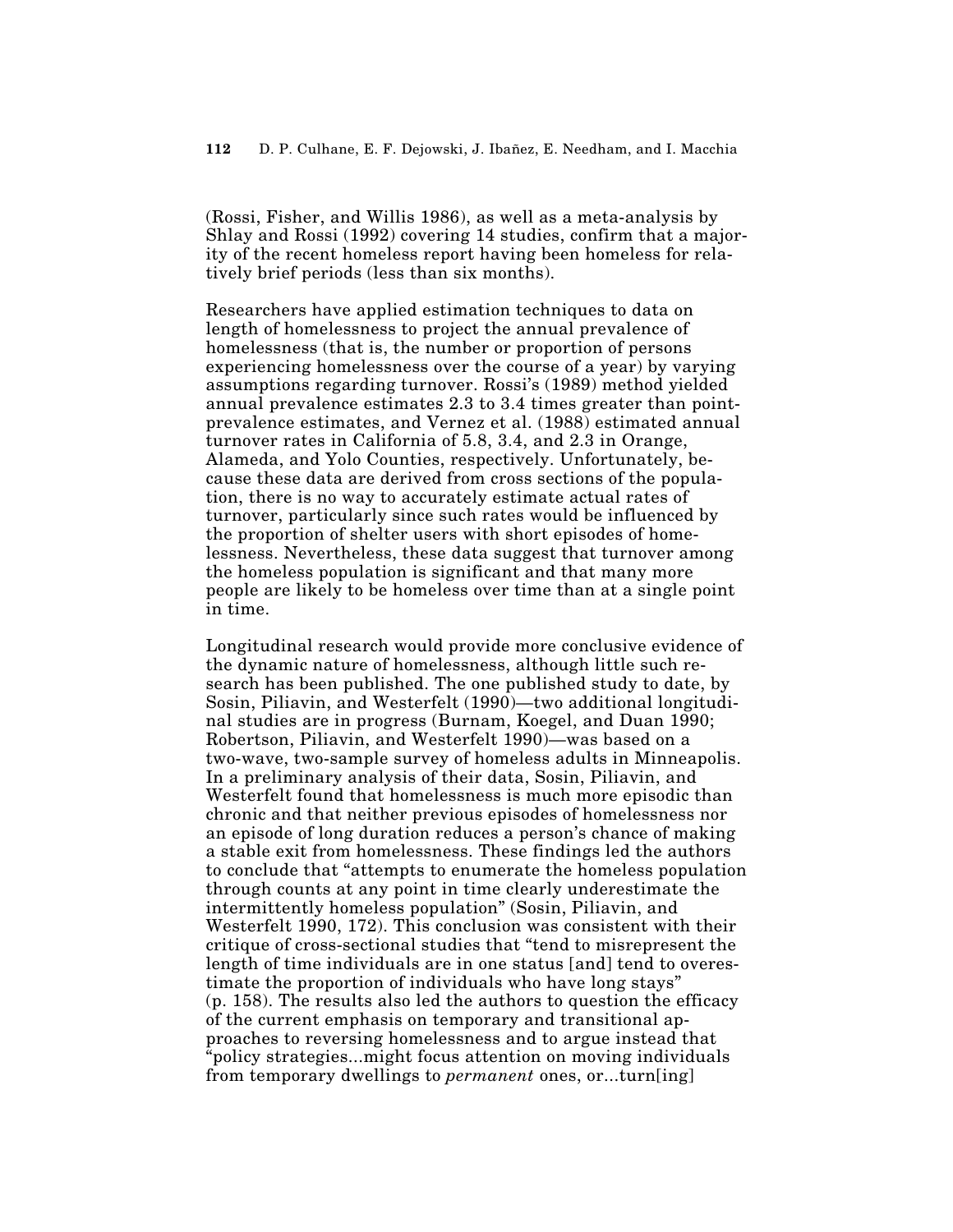temporary exits [from homelessness] into permanent ones" (p. 172, emphasis in original).

The final and perhaps most interesting evidence of the turnover in the homeless population comes from a rather unexpected source: telephone surveys of the general population assessing their attitudes toward homelessness. Three such surveys have been conducted, in each of which respondents were asked whether they had ever been homeless. Quite surprisingly, researchers have found convergent and high estimates of prior homelessness among the general population. Toro and McDonell (1992) report that among their sample of persons from Buffalo, New York, selected by a random-digit dialing method, 4.2 percent indicated having been homeless in the past. Novacek et al. (1991) found that 5 percent of a random sample of people from the Tulsa, Oklahoma, telephone directory reported a prior experience of homelessness. A national study by Link et al. (1993) polled 1,507 people and found that 12 percent reported having been homeless. Because these data are significantly qualified by respondents' interpretation of the term "homeless," Link et al. specifically asked whether the respondents had been homeless while living doubled up with friends or relatives, whether they had stayed in a shelter, and whether they had slept in public spaces. The researchers found that if they excluded persons who have doubled up with friends or relatives and included only those who have stayed in a shelter or slept in public spaces (the "literal" homeless), then more than half, or 7 percent of the total, had a prior homelessness episode. The authors reported that 3.2 percent of the respondents had suffered literal homelessness in the past five years.

Compared with point-prevalence surveys, these prevalence estimates are remarkably high, particularly when one considers that only people with telephones are interviewed in such studies. Assuming that most of the prior homelessness episodes occurred after 1980, when the nation's shelter capacity experienced its largest growth (Burt 1992; HUD 1989), this evidence—combined with data on the reported length of time homeless and from the longitudinal research of Sosin, Piliavin, and Westerfelt (1990) suggests that point-prevalence studies may have captured only a fraction of the population that has experienced homelessness in the past decade.

## **The research question**

Would data systems that register every person who stays in a shelter over a specified period and within a defined geographic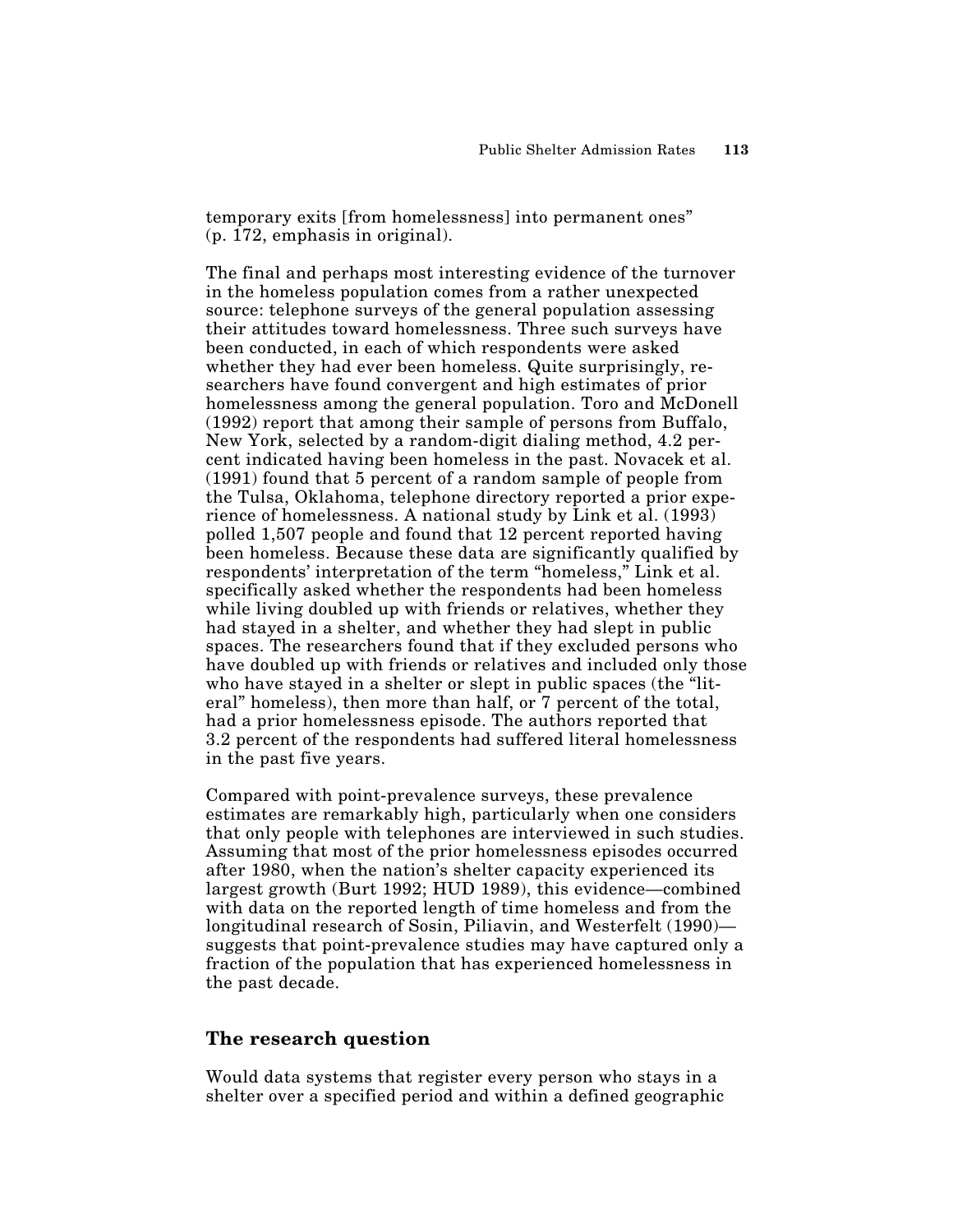area help to reconcile the 4 to 7 percent rates of prior homelessness from telephone surveys with the 0.1 to 0.4 percent pointprevalence estimates from enumeration studies? This article addresses that question by reporting shelter utilization data from Philadelphia and New York City, both of which register every person who enters the public shelter system.

## **Data and methods**

#### *Shelter systems and databases*

Both Philadelphia and New York City have standardized admissions procedures for persons requesting public shelter. Public shelters are defined as emergency housing facilities for the homeless that are owned, administered, or contracted through city government; this definition does not include transitional housing facilities. Philadelphia's public shelter system had a census of 2,490 persons (including children) at the end of the 1992 fiscal year.<sup>1</sup> By contacting not-for-profit shelter providers listed with local charitable agencies, we identified an additional 451 private beds, or 15.3 percent of the total  $(N = 2,941)$ , as outside Philadelphia's public shelter system and thus untracked by the city's shelter registry system (see table 1). In New York

| <i>Table 1.</i> Average Daily Census in Philadelphia and New York City |                |  |
|------------------------------------------------------------------------|----------------|--|
|                                                                        | Shelters, 1992 |  |

|                                                                   |                       | Philadelphia <sup>a</sup> | New York City             |                     |  |
|-------------------------------------------------------------------|-----------------------|---------------------------|---------------------------|---------------------|--|
| Type of Shelter                                                   | Persons               | Percent                   | Persons                   | Percent             |  |
| Public (tracked) <sup>b</sup><br>Private $(untracket)^c$<br>Total | 2.490<br>451<br>2.941 | 84.7<br>15.3<br>100       | 23,752<br>5.179<br>28,931 | 82.1<br>17.9<br>100 |  |

<sup>a</sup> The census of the Philadelphia shelter system at the end of the 1992 fiscal year (June 30, 1992) is used as a proxy for Philadelphia's average daily census.

<sup>b</sup> The public shelter census is equivalent to the number of people using the shelter system, because each city contracts for occupied beds only.

<sup>c</sup> The average daily census of private, untracked facilities is a measure of bed capacity at a single point in time.

City the average daily census of the public shelter system in fiscal 1992 was 23,752 persons (including children). A match of the New York City public shelters with facilities listed as homeless shelters by the New York City Department of City Planning (1992) yielded a count of 5,179 private beds, or 17.9 percent of

<sup>&</sup>lt;sup>1</sup> See footnotes to table 1 for explanation of censuses.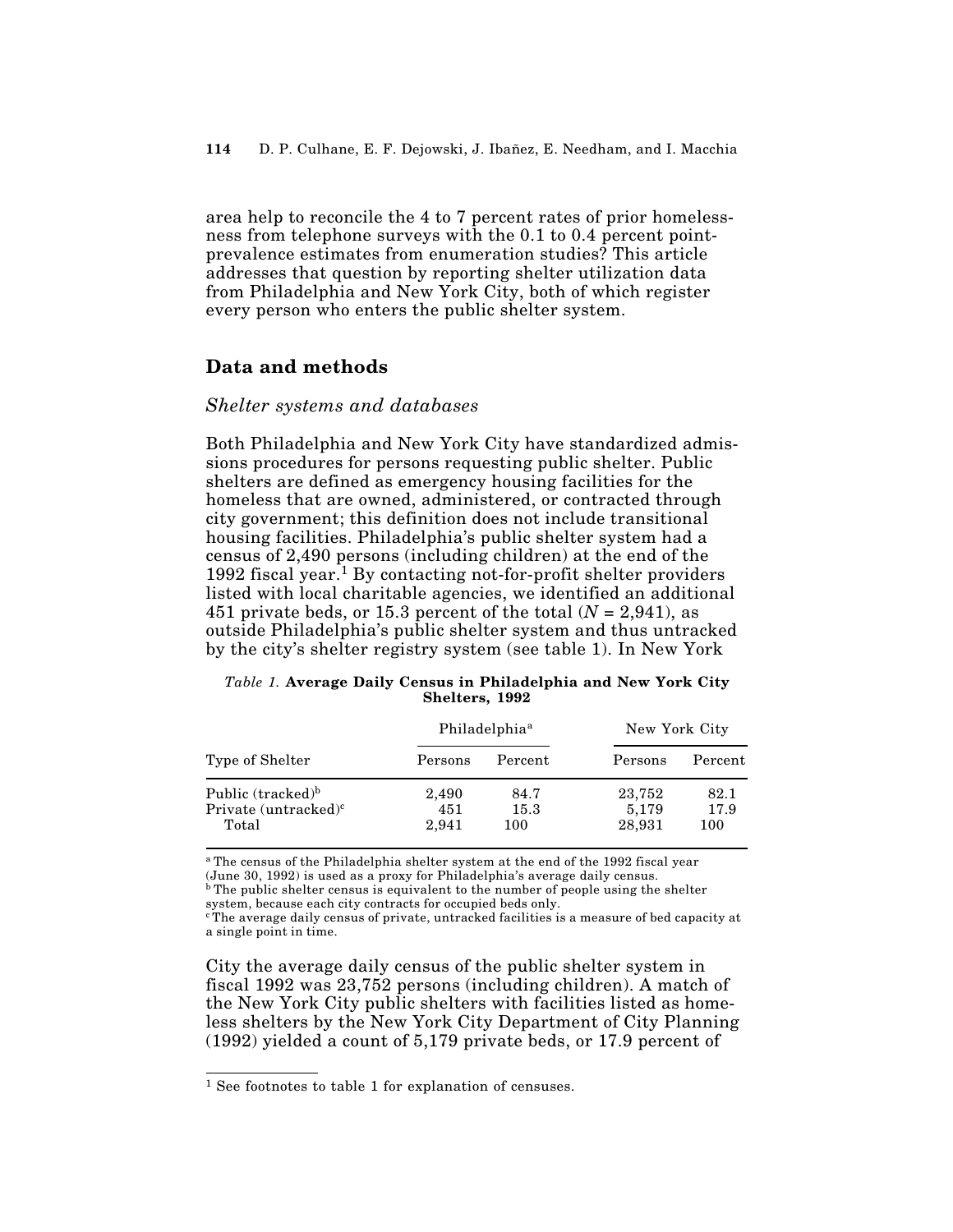the total  $(N = 28,931)$ , outside the public shelter system. Thus, the reported data for both cities underestimate the actual number of shelter users because client movement in private facilities is not included, although it is noteworthy that the proportion of untracked beds in the two cities is similar.

*New York City Adult Shelter System.* When single adults enter the New York City Adult Shelter System, they go through an intake process that establishes their file in the Shelter Care Information Management System (SCIMS); at that time, a system identification number is assigned to each new client. Next, the client's needs are assessed to determine whether the client is better suited to a specialized or general shelter. Intake and assessment take place at designated assessment shelters. A client who makes initial contact with a nonassessment shelter is given a subway token, directions, and a referral to an assessment shelter.

During the intake process, a client is asked for name, Social Security number, date of birth, citizenship, and veteran status to open the SCIMS record. (A client who declines or is unable to provide any of the information is logged in as John or Jane Doe.) In addition, data are collected on presenting medical and psychiatric conditions, previous residence, marital and family status, status of children, and reasons for termination or suspension of services.

Since its inception in 1986, SCIMS data entry has been done by social service staff (or designated data entry staff) in the shelters. During client interviews, information is written on paper forms for later data entry. The data entry system has continued to operate as designed, with only minor changes. Since April 1989, new client entries are generally done only at assessment shelters.<sup>2</sup> Record updates are done at the clients' shelter location. Lodging history is preserved and includes dates of admission and authorized discharge. For the period encompassed by this study, if a client still required service at the end of one authorization period, a new authorization period was added to the client's lodging history. If a client left before the end of the authorization period, the "end date" is the date the client left. Readmission and subsequent discharge dates were thus similarly maintained.

 $2A$  few exceptions exist, such as clients referred to the system by a hospital and identified as requiring specialized services (e.g., wheelchair accessibility); these clients are entered into the system by administrative staff.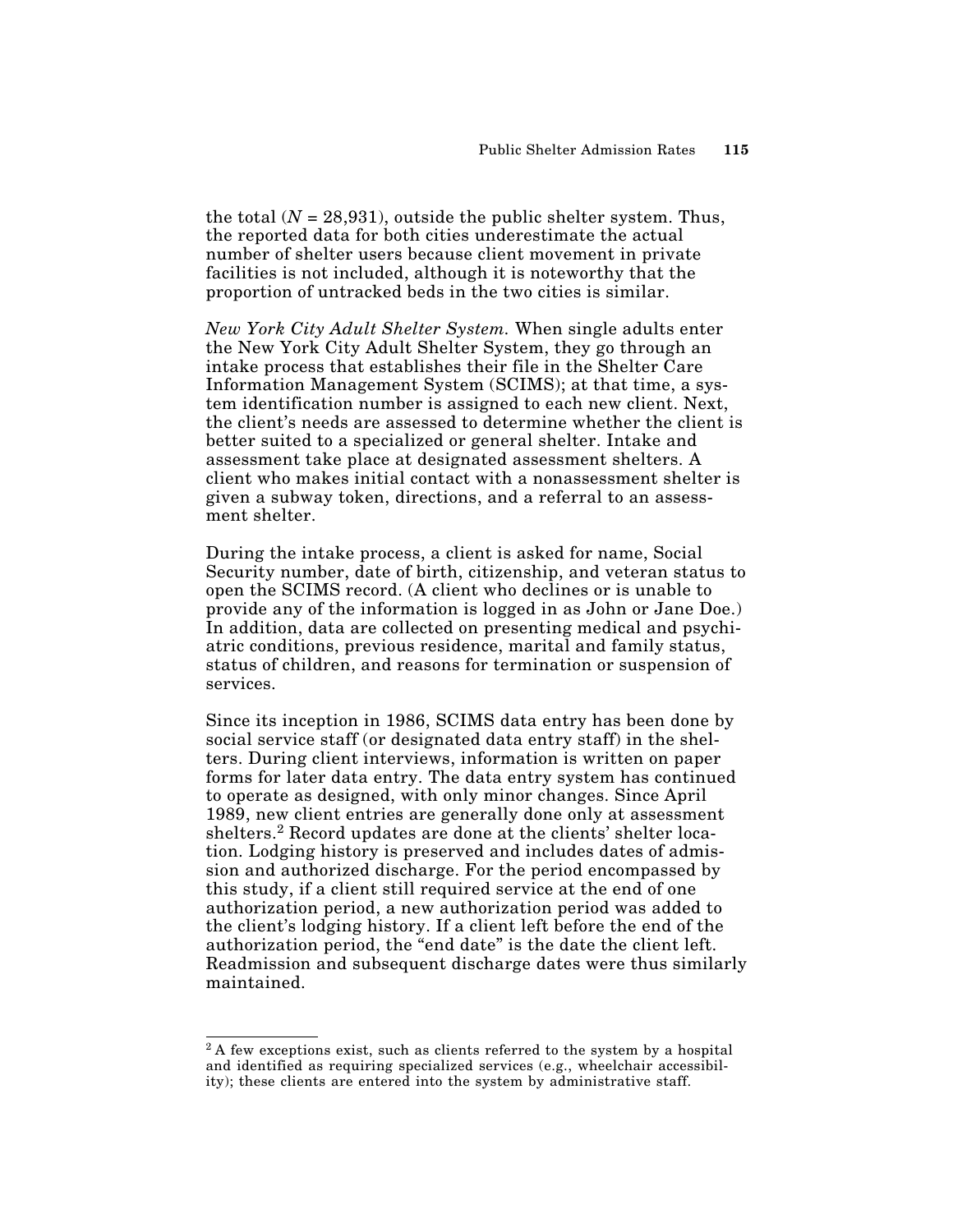#### **116** D. P. Culhane, E. F. Dejowski, J. Ibañez, E. Needham, and I. Macchia

*New York City Family Shelter System*. The New York City Family Shelter System database, the Homeless Emergency Referral System (HOMES), was designed primarily as a reservation system. Its secondary function is to provide information for case management. Since HOMES' inception, its data entry has been done through a centralized data entry unit. All information is transmitted by telephone or fax to this unit, where entries are made. This centralization has provided a higher level of quality control than is available for SCIMS. Family clients and household members must report identifiers (name, date of birth, Social Security number, and citizenship) and other demographic information (e.g., race, marital status). Additional information tracked in HOMES includes pregnancy and newborn status, referral sources, reasons for homelessness, last known address, income support (welfare) status, and types of permanent housing placements. The database tracks entry and exit from the system by recording dates of admission, discharge, and subsequent readmission and discharge.

Homeless families enter the New York City shelter system through either Income Support (IS) Centers or Emergency Assistance Units (EAUs). Families must prove their legal or biological relationships. To be considered a family, cohabiting adults must be legally married or be on the same IS grant; a marriage certificate or proof of a shared IS grant must be provided to the EAU or IS staff. In the case of children, parents must provide documentation that the children are their own. Information can be compared with entries in the New York State public assistance database<sup>3</sup> if the family is recorded in that system. If adults are not legally married and no children or pregnancy is involved, they are referred to the Adult Shelter System. Every woman who states that she is pregnant is given a urine test to substantiate the pregnancy before placement. Only families or pregnant women are allowed into the Family Shelter System.

*Philadelphia Office of Services to the Homeless and Adults.* Philadelphia has a centrally administered shelter system that includes a single portal of entry for all adults and families requesting shelter between 7:30 a.m. and 4:30 p.m. Both families and single adults seeking shelter during these hours must go to the Office of Services to the Homeless and Adults (OSHA) office in downtown Philadelphia, which coordinates shelter placements. To be seen by caseworkers at OSHA, a client must

<sup>&</sup>lt;sup>3</sup> A state-owned and state-maintained database, the Welfare Management System, is used by the IS program. The database maintains records on all persons applying for and receiving public assistance in New York State.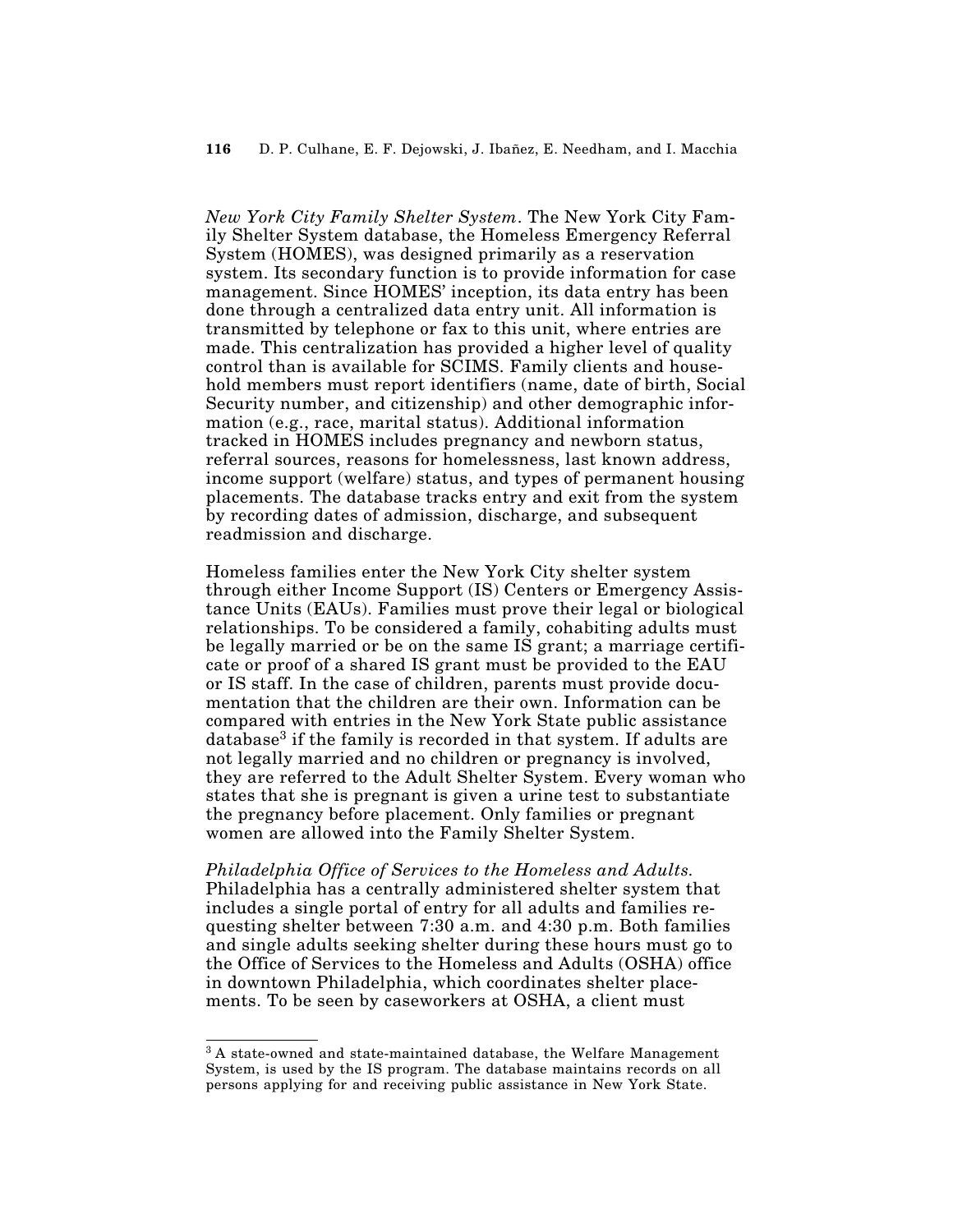present two forms of identification, which together must include a Social Security number and a Philadelphia street address. A client who presents appropriate identification is assigned to a caseworker for an intake interview. A client who lacks verification of a Social Security number is directed to a nearby Social Security Administration office to obtain a temporary identification card. A client who has been in Philadelphia for less than six weeks is referred to the Travelers Aid Society.

Intake interviews are designed to assess client needs, record client information, and, whenever possible, help clients avoid shelter placement. At intake, caseworkers record client information directly in the Client Information System (CIS). This information includes identifiers (name, date of birth, Social Security number, and Medicaid number), initial intake date, demographics, marital and family status, reasons for homelessness, last two addresses, characteristics of prior housing arrangement, emergency contact persons, names and ages of accompanying children, medical problems, reasons for restricted access to shelter (if any), case close date, and subsequent and current intake dates. A maximum of two readmission dates can be recorded in CIS; the most recent readmission overwrites the last when a client has had more than two readmissions.

If a shelter assignment is deemed necessary at intake, caseworkers call shelter facilities to locate beds. In general, the Philadelphia shelter system has two types of beds: short term and long term. A short-term bed is assigned and renewed on a day-by-day basis; a long-term bed is assigned and renewed monthly. Depending on the client's needs and what is available, matches between client and facility are attempted (Culhane 1993). However, because long-term beds are usually scarce, most clients must first cycle through a series of short-term beds. Short-term and long-term beds are reimbursed on the same per diem basis. A client's status can be determined by the length of time indicated on the Purchase of Services (POS) form obtained at intake.

Two shelters, one for single men and one for single women and families, are designated as the after-hours intake sites and offer both initial intake and short-term shelter placements. Both sites collect identifying information from clients and require identification for admission. The data are later entered at the central intake site (OSHA). To obtain a long-term shelter placement, after-hours clients must go through the more thorough intake process with caseworkers at Adult Services. Families and single women are not admitted to a short-term bed on the next night if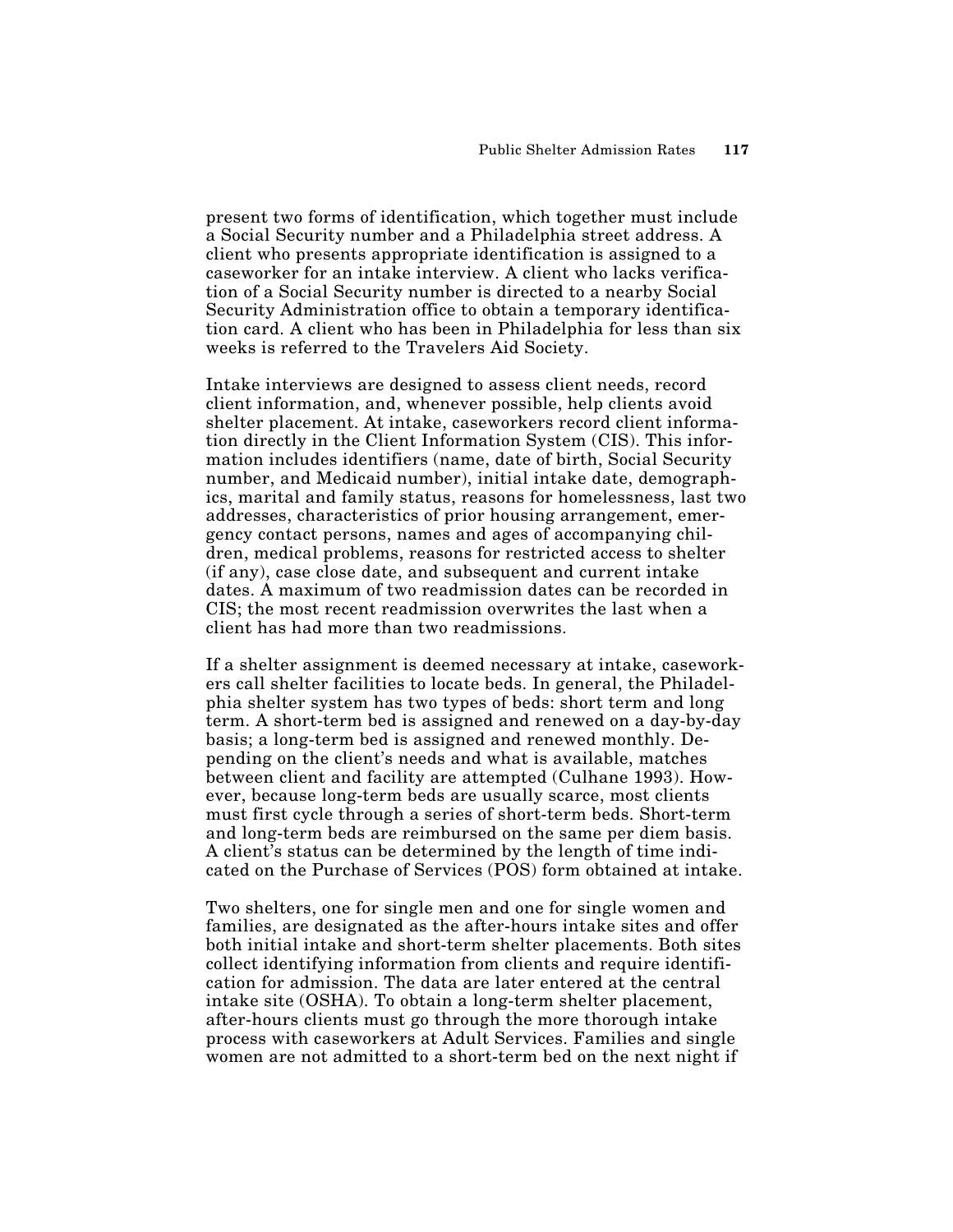they have not gone through the intake process at OSHA during the day. Single men, however, may access short-term beds through the after-hours intake site indefinitely, thus avoiding an intake interview at OSHA.

Because this study was designed to calculate rates of admission and readmission to the shelter system—not to analyze patterns of stay—discharge or case closure dates were not part of this analysis. Although it is possible to derive discharge dates that accurately indicate the day a client left New York City shelters, in Philadelphia case closure dates are recorded either at the end of the client's authorization period (the client may have left before that date) or after 45 days without follow-up contact by a case manager. To correct for this problem and the limited readmission fields in the Philadelphia case registry, a separate shelter tracking database was created in Philadelphia on July 1, 1991. Those data were not analyzed for this study, although the authors are planning future longitudinal data analyses to compare stay patterns in New York City and Philadelphia.

## *Unduplication and aggregation procedures*

Because the databases were designed to create one record per client, they theoretically should not include duplicate cases. Identification requirements for families and singles in the Philadelphia shelter system and for families in the New York City shelter system provide some assurance that duplication is minimized. However, given the potential for data entry errors and the use of nicknames, an unduplication procedure was undertaken at both sites. Unfortunately, the procedure may not detect the use of pseudonyms or false identification, so some duplication may remain.

In Philadelphia, automated sorting was employed to identify matches by last name and first initial. All matches were then searched manually by first name, birth date, and Social Security number. Any match of last name with Social Security number (seven of nine numbers) or with first name (variants included) *and* birth date (month and year) was noted as a duplicate case. An overall duplication rate of 1.2 percent was found, most of which appeared to result from keystroke errors in the entry of Social Security numbers. For this study, only the record with the earliest initial intake date was retained among the duplicate records.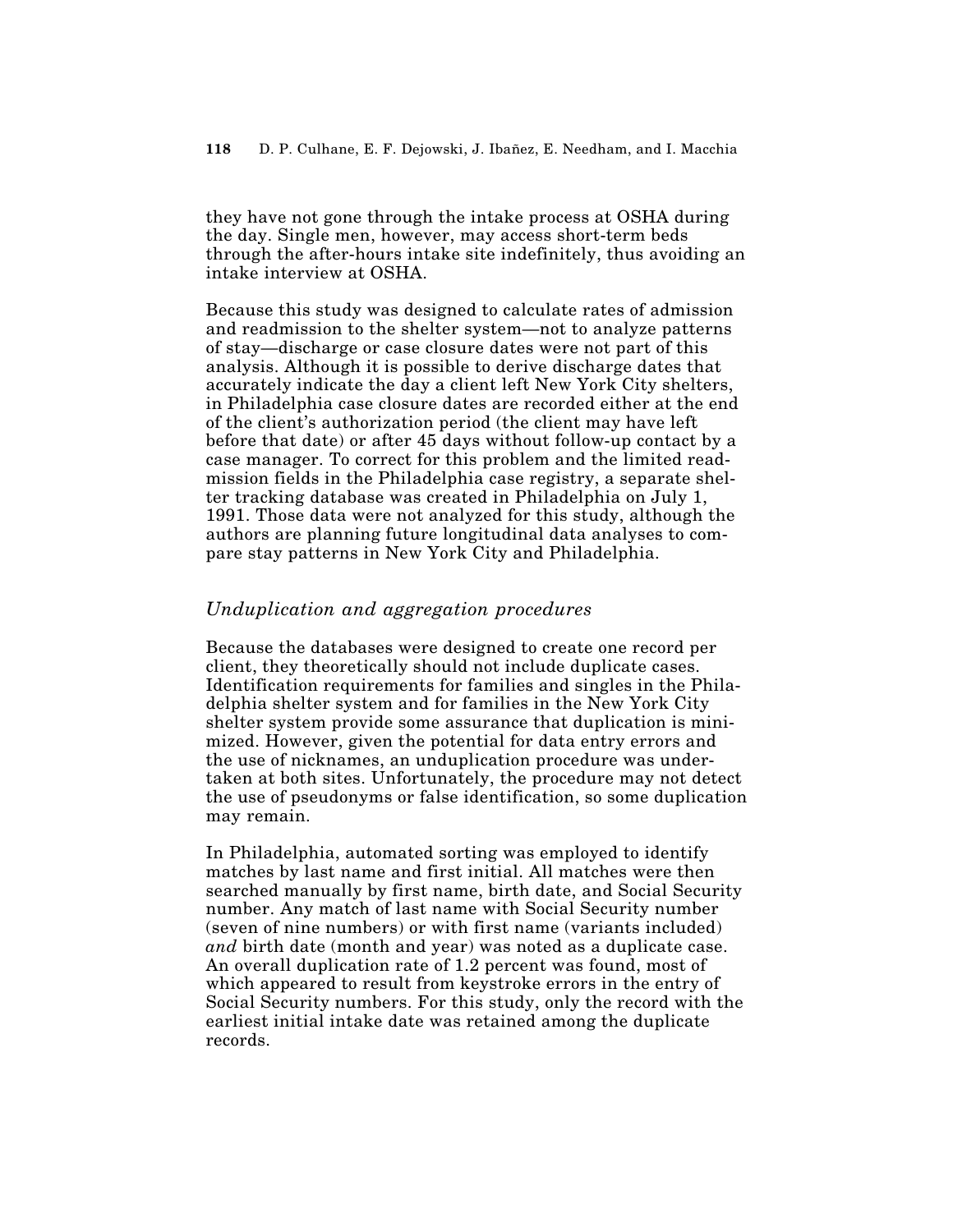In New York City, both the Family Shelter System and the Adult Shelter System have identified duplicate entries through Social Security number, name, and birth date matches.<sup>4</sup> The Family Shelter System cross-checks all entries at the time of data entry against Social Security numbers, the first five letters of the last name plus the first four letters of the first name, and the year and month of birth. Possible duplicate entries appear on the monitor and are checked before the intake process continues. In addition, all records are verified for duplication each month, and a monthly overlay of Social Security numbers from the Welfare Management System database identifies any children or adults who are included in the database under a different name. Because the Adult Shelter System, unlike the Family Shelter System, requires no personal identification for admission, it had a greater problem with multiple records caused by aliases and misspellings. A built-in safeguard prevents two entries from being made with the same Social Security number. Periodic matches produce suspect lists of duplicates for a final manual determination of whether the records are duplicates. Records of people suspected of using aliases are matched by all existing personal identification fields, including mother's maiden name.

The Philadelphia case registry was initiated on December 21, 1989, for singles and families. The New York City databases were initiated in three stages: First on line were women (December 12, 1985), followed by men (September 8, 1986), and finally the Family Shelter System (April 1, 1987). However, the Family Shelter System, unlike the Adult Shelter System, not only included known origination dates for the system but back-entered lodging information for all families active in the system when the database went on line.

For this study, two years of admissions data were selected: June 1, 1990, through May 31, 1992. To make the data on first admissions roughly comparable between the two sites, the New York City databases were reset to a January 1, 1990, start date (by disregarding any admission or discharge activity before that date). First admission counts by month were created from both databases by aggregating client records by initial intake date over the selected period. Readmission counts by month were similarly created by aggregating client records by readmission dates. In New York City, discrete episodes of shelter use were obtained by consolidating individual uses of the facilities into

<sup>4</sup> Either an eight- or nine-digit Social Security number match or a match with the first five letters of the last name, the first four letters of the first name, and the birth month and year identify duplications.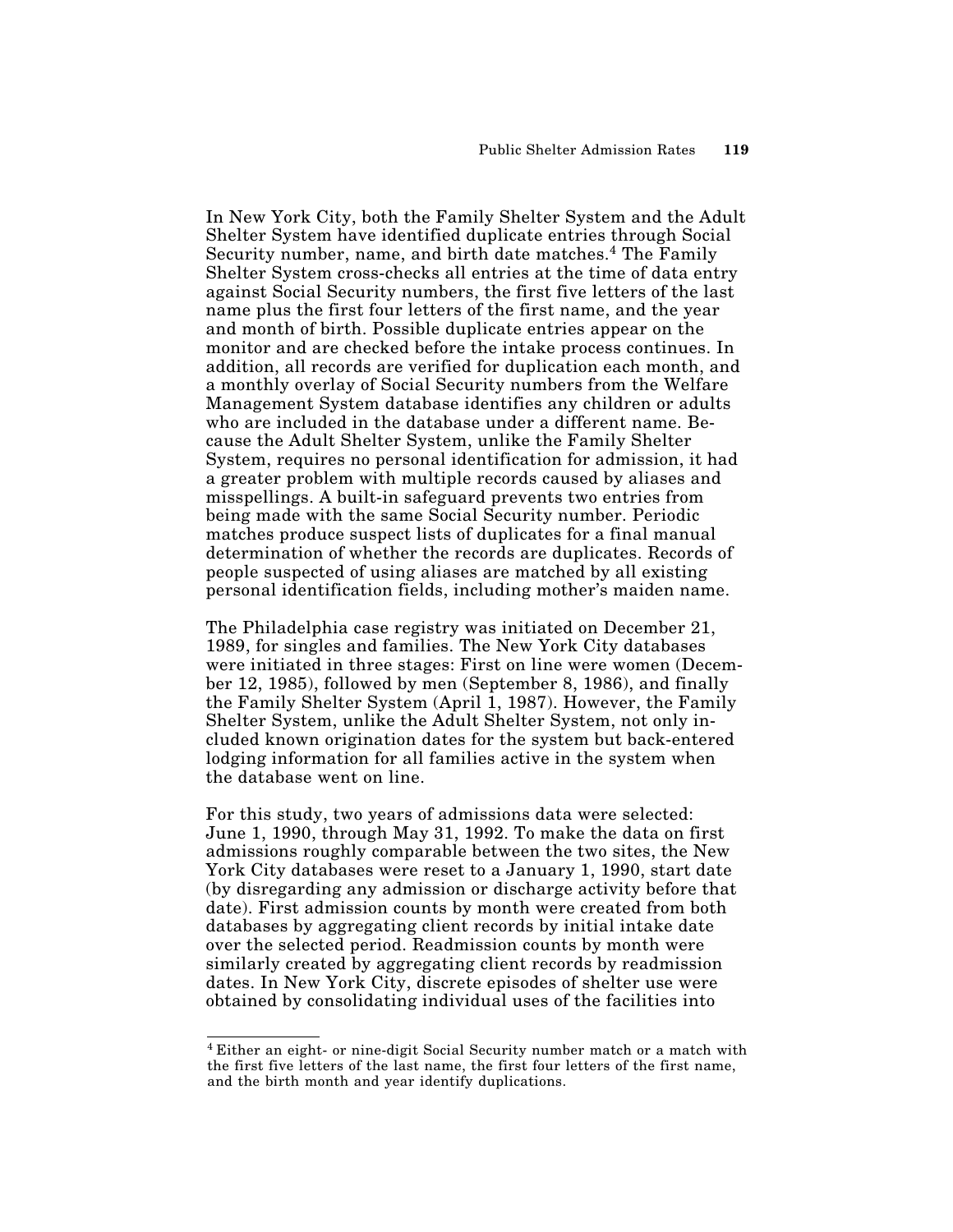stays. The end of a stay is defined by at least one day out of the shelter system before the start of a subsequent stay; one stay may include the use of multiple shelter facilities. In Philadelphia, an episode of shelter use ends (case closure) only when the client has been out of the shelter system for 45 days, and a maximum of two readmissions can be recorded per client. Both these factors are likely to result in the Philadelphia database showing fewer readmissions than that of New York City.

In addition to two years of admission and readmission counts by month, an unduplicated annual count for the second year of the study period (June 1, 1991, to May 31, 1992) was calculated for Philadelphia, and yearly unduplicated counts by calendar year (from 1988 to 1992) were calculated for New York City. The unduplicated annual count in Philadelphia was determined by adding all first admissions in the second year of the study period (year 2) to the number of people in the database having both a first admission before year 2 and any readmission in year 2. (For this purpose, the presence of a readmission in year 2 in the Philadelphia data was accurately determined because the Philadelphia data were current only to the end of the selected study period—that is, before they could be overwritten by later readmissions.) The unduplicated count for New York City was determined by adding all persons with any shelter service record for the 1992 calendar year. The family person count by month in New York City was derived by multiplying the number of families each month by the average family size each month.

The likelihood that a person with a first admission in year 1 would be readmitted in year 2 was also calculated for both cities. Annual rates of turnover were calculated by dividing the unduplicated client counts in year 2 (or 1992 for New York City) by the average daily census (New York City) or the end-of-year bed capacity (Philadelphia) of the systems. Finally, unduplicated counts over three and five years of the New York City data and three years of the Philadelphia data were calculated, and select race/ethnicity- and age-adjusted rates were determined by dividing unduplicated counts by population data from the 1990 census (U.S. Bureau of the Census 1991).

One final caveat should be noted regarding the data. The Philadelphia CIS does not reliably distinguish between persons receiving shelter and those requesting but not receiving shelter. In part, this is because the more recently established tracking system was intended to track shelter assignment and usage. Therefore, while the Philadelphia data accurately reflect the number of people requesting shelter, approximately 5 percent of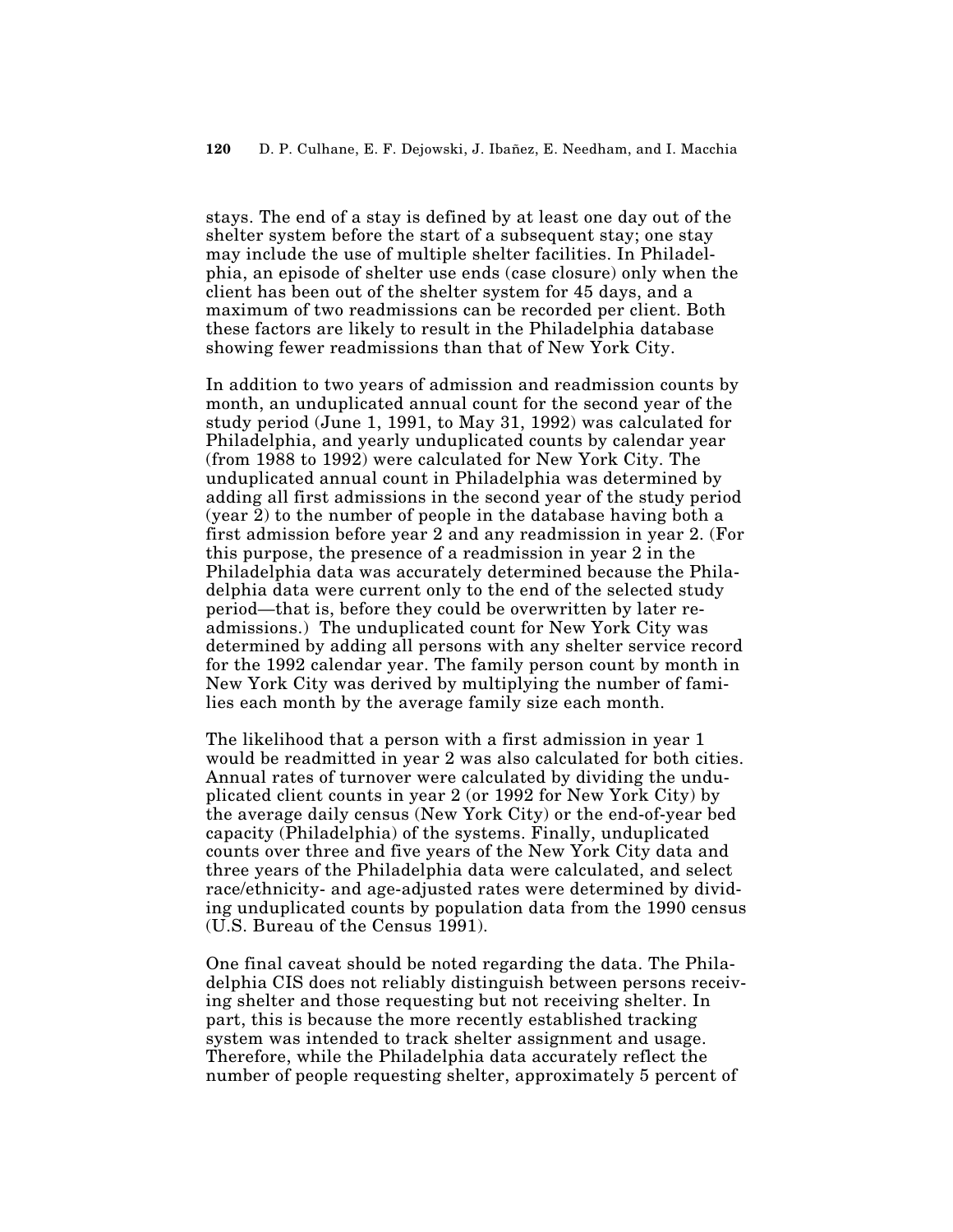those requesting shelter every month do not receive it but are still included in this study's results. The New York City data do reliably distinguish between those receiving and those not receiving shelter, and only those receiving shelter are included in the data reported here.

## **Results**

## *Unduplicated counts and population-adjusted rates*

As shown in figure 1, nearly 1 percent of Philadelphia's population and more than 1 percent of New York City's population used the public shelter system in 1992. Nearly 3 percent of Philadelphia's population requested services from the city shelter system from 1990 to 1992, and more than 2 percent of New York City's population received shelter over the same period. Over five years, 3.27 percent of New York City's population spent time in a public shelter. Even though data before 1988 are incomplete, 4.37 percent of New York City's population has been registered in a public shelter since the inception of the databases. Given that these data exclude private, untracked facilities (15 percent of the bed total in Philadelphia and 18 percent in New York City [table 1]), these data presumably reflect an undercount of shelter users, although the data remain qualified by clients' potential use of pseudonyms and false identification.

Although both cities have previously reported point-prevalence rates for people in shelters (between 0.22 and 0.3 percent; see figure 1) that are within the point-prevalence range reported nationally, both cities have annual prevalence rates exceeding any previously published estimate. Roughly three and a half to four and a half times as many people were registered as shelter users in Philadelphia and New York City over the course of a year as were enumerated at a single point in time by two recent studies (Burt 1992; U.S. Department of Commerce 1991).

Three-year and five-year data adjusted for selected race/ ethnicity and age groups are presented in table 2 (five years of data are not yet available for Philadelphia). The data demonstrate the disproportionate impact of homelessness on minorities (particularly African Americans) and children, as well as the similar risk for homelessness by subgroup in the two cities. In both cities, African Americans are more than twice as likely to become homeless as the general population. In a three-year period, African Americans are 15 times more likely than whites in Philadelphia and 20 times more likely than whites in New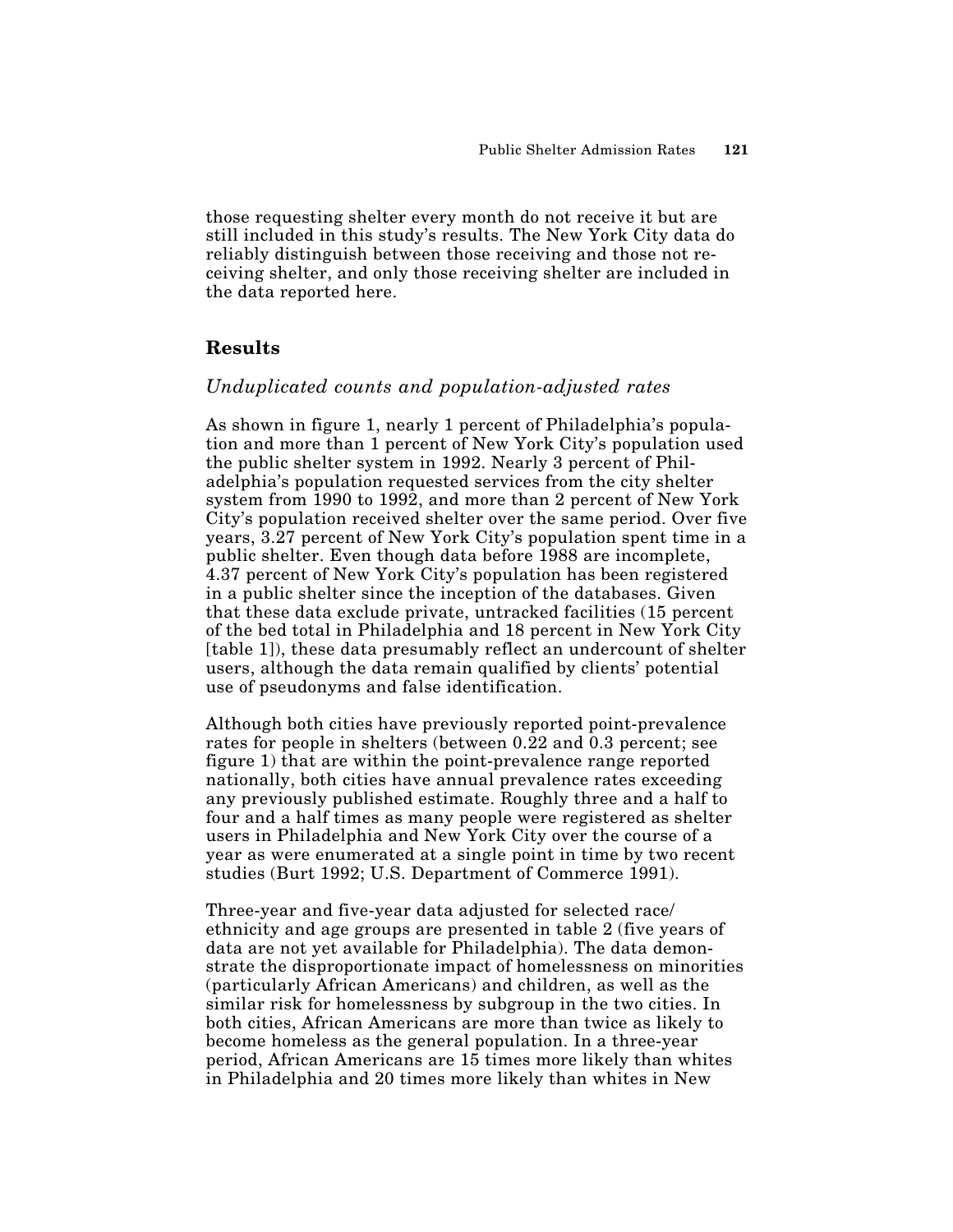

only persons sheltered.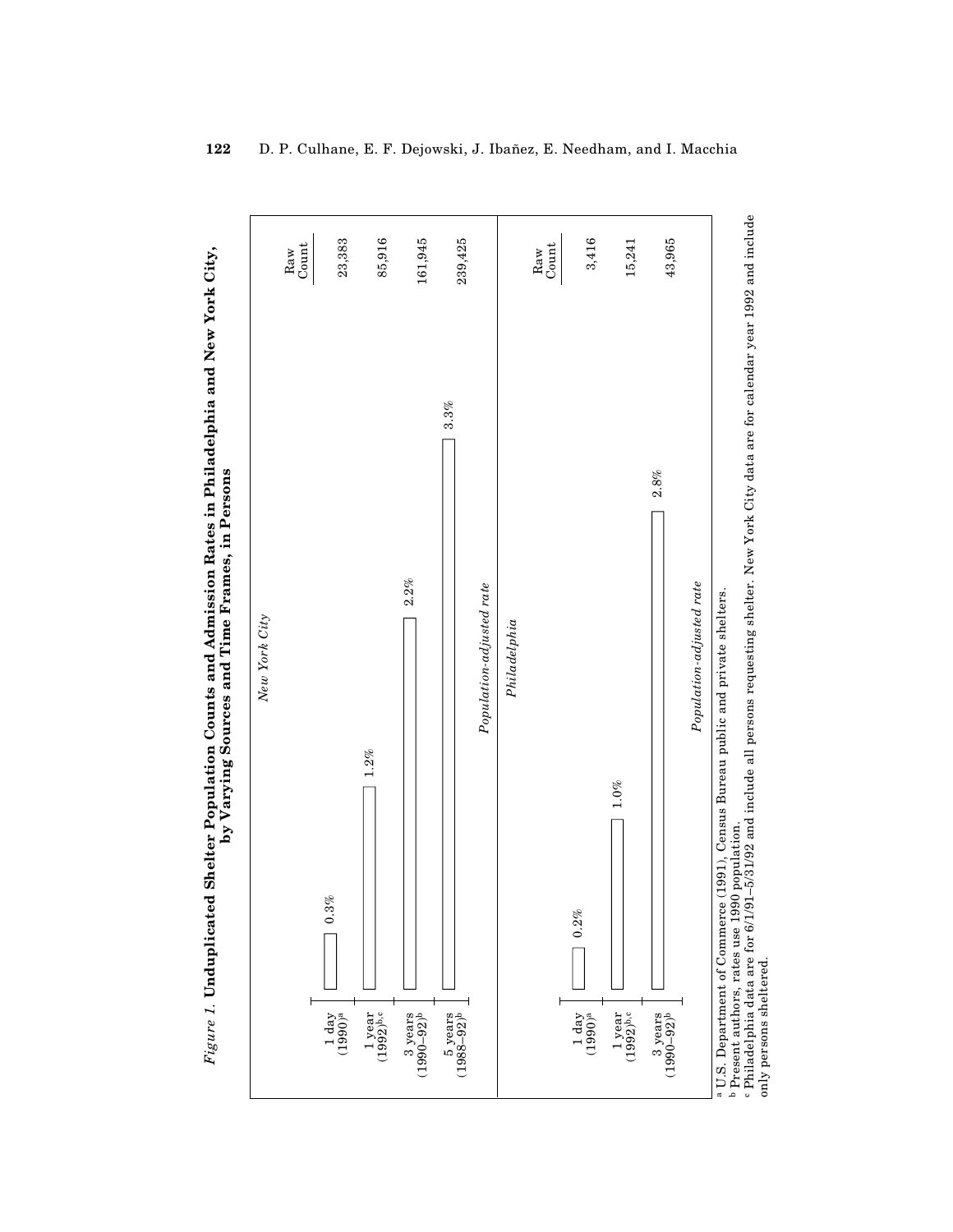| Table 2. Unduplica                                                                                                                                                                                                                                                                                                                                                                                                                                                                                                                                                                                                                                                                                                                                                                                |                                     | ted, Population-Adjusted Shelter Utilization Rates in Philadelphia and New York City                                                                                   |                    |                                           |                    |                                           |
|---------------------------------------------------------------------------------------------------------------------------------------------------------------------------------------------------------------------------------------------------------------------------------------------------------------------------------------------------------------------------------------------------------------------------------------------------------------------------------------------------------------------------------------------------------------------------------------------------------------------------------------------------------------------------------------------------------------------------------------------------------------------------------------------------|-------------------------------------|------------------------------------------------------------------------------------------------------------------------------------------------------------------------|--------------------|-------------------------------------------|--------------------|-------------------------------------------|
|                                                                                                                                                                                                                                                                                                                                                                                                                                                                                                                                                                                                                                                                                                                                                                                                   |                                     | Philadelphia<br>$(1990 - 92)$<br>3 years                                                                                                                               |                    | New York City<br>$(1990 - 92)$<br>3 years |                    | New York City<br>$(1988 - 92)$<br>5 years |
|                                                                                                                                                                                                                                                                                                                                                                                                                                                                                                                                                                                                                                                                                                                                                                                                   | $\mathrm{Number}^\mathrm{a}$<br>Raw | Pop.-Adjusted<br>Percent                                                                                                                                               | Numbera,b<br>Raw   | Pop.-Adjusted<br>Percent                  | Numbera,b<br>Raw   | Pop.-Adjusted<br>Percent                  |
| (urgin<br>Black (not of Hispanic<br>Total persons                                                                                                                                                                                                                                                                                                                                                                                                                                                                                                                                                                                                                                                                                                                                                 | 43,965<br>38,557                    | 6.18<br>2.77                                                                                                                                                           | 161,945<br>103,995 | 5.63<br>2.21                              | 147,469<br>239,425 | 7.98<br>3.27                              |
| origin<br>White (not of Hispanic<br>Hispanic                                                                                                                                                                                                                                                                                                                                                                                                                                                                                                                                                                                                                                                                                                                                                      | 3,473<br>1,495                      | $0.42$<br>$1.68$                                                                                                                                                       | 8,846<br>44,001    | 0.28<br>2.47                              | 14,663<br>63,589   | 0.46<br>3.57                              |
| Other                                                                                                                                                                                                                                                                                                                                                                                                                                                                                                                                                                                                                                                                                                                                                                                             | 440                                 | 0.94                                                                                                                                                                   | 5,102              | 0.96                                      | 13,702             | 2.59                                      |
| Total children (< 18)                                                                                                                                                                                                                                                                                                                                                                                                                                                                                                                                                                                                                                                                                                                                                                             | 15,053                              | 3.97                                                                                                                                                                   | 55,114             | $3.76$<br>$5.76$                          | 77,782             | 4.61                                      |
| (urguc<br>origin)<br>White (not of Hispanic<br>Black (not of Hispanic                                                                                                                                                                                                                                                                                                                                                                                                                                                                                                                                                                                                                                                                                                                             | 14,270<br>467                       | 7.88                                                                                                                                                                   | 1,274<br>34,887    | 0.26                                      | 47,353<br>2,086    | 7.82<br>0.43                              |
| Hispanic                                                                                                                                                                                                                                                                                                                                                                                                                                                                                                                                                                                                                                                                                                                                                                                          | 256                                 | $0.30$<br>$0.77$                                                                                                                                                       | 17,454             | 3.20                                      | 24,399             | 4.48                                      |
| Other                                                                                                                                                                                                                                                                                                                                                                                                                                                                                                                                                                                                                                                                                                                                                                                             | 60                                  | 0.57                                                                                                                                                                   | 1,499              | 3.28                                      | 3,944              | 8.64                                      |
| Persons<br>Poverty <sup>c</sup>                                                                                                                                                                                                                                                                                                                                                                                                                                                                                                                                                                                                                                                                                                                                                                   | 43,965                              | 14.00                                                                                                                                                                  | 161,945            | 11.69                                     | 239,425            | 17.29                                     |
| Families<br>Children                                                                                                                                                                                                                                                                                                                                                                                                                                                                                                                                                                                                                                                                                                                                                                              | 6,402<br>15,053                     | 10.50<br>13.60                                                                                                                                                         | 31,315<br>55,114   | 10.97<br>11.24                            | 44,194<br>77,782   | 15.48<br>15.86                            |
| Poverty population figures are based on 1990 data (U.S. Department of Commerce 1991). The poverty rate is based on a single-point-in-time<br><sup>b</sup> The number of homeless children in New York City was calculated by multiplying the number of families by race by the average family size<br>measure and does not capture the number of people experiencing poverty longitudinally; therefore, the proportion reported as experiencing<br>to the distribution of family households by race/ethnicity (assumes family sizes are equal across groups). Philadelphia includes all persons<br>$(1.760)$ , derived from a random sample of daily census reports from 1990 to 1992.<br>homelessness over time will be inflated<br>a The number of children by r<br>requesting shelter, and New |                                     | ace/ethnicity was interpolated by distributing the total number of children across racial/ethnic groups according<br>York City includes only persons receiving shelter |                    |                                           |                    |                                           |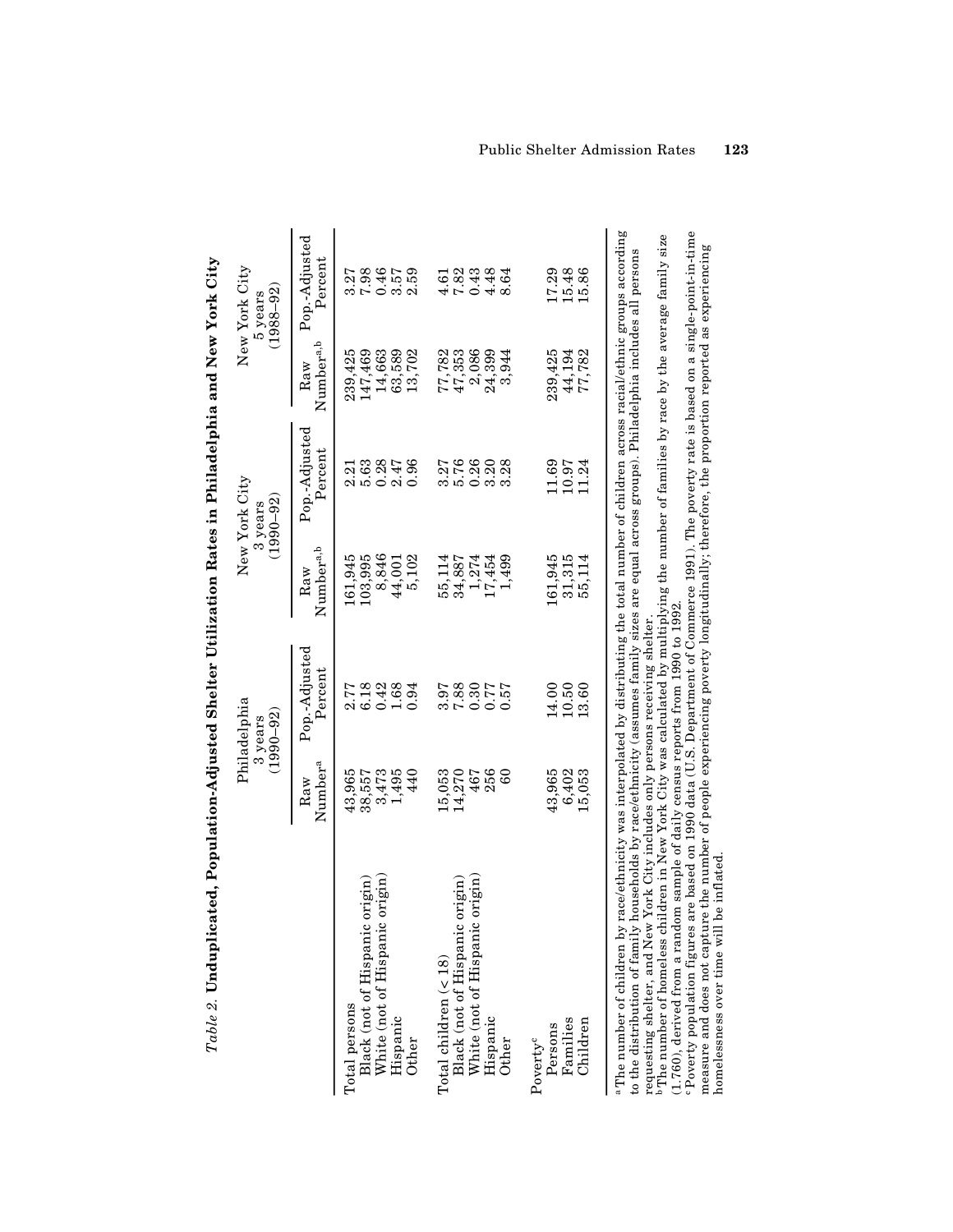#### **124** D. P. Culhane, E. F. Dejowski, J. Ibañez, E. Needham, and I. Macchia

York City to become homeless. In both cities, about 6 percent of the African-American population has been registered in the shelter system in the past three years, and the number reaches almost 8 percent in New York City over five years. Children are also more likely to become homeless than the general population. Indeed, African-American children represent the most vulnerable of the subpopulations listed here; nearly 8 percent of both cities' African-American children have used the public shelter system (over three years in Philadelphia and five years in New York City). Poverty-adjusted rates were also calculated, although it should be noted that the poverty rate is measured at a single point in time and will therefore overestimate the proportion of poor who become homeless. Thus, assuming stability in the poverty population, between 11 and 14 percent of the poor in both cities have used the shelters in the past three years, with comparable proportions among poor families and poor children. The similarity in rates reported for both cities, across demographic groups, is noteworthy.

In table 3 is presented the distribution of client demographic characteristics at a single point in time and over three years, showing how turnover affects the proportionate representation of subpopulations. Of particular note is the reduction in the proportion of sheltered households among families when viewed over time, suggesting that the higher turnover among single adults leads to their lower proportionate representation at a given point in time. Likewise, the proportion of clients who are children in both cities decreases to approximately one-third of the total when viewed over three years, because families turn over at a lower rate than single adults.

## *Admission patterns*

Although the above data are suggestive of the significant turnover in the shelter system, those patterns can be more clearly shown by examining monthly admissions to shelters. In table 4 are shown the average number of persons admitted monthly to the New York City and Philadelphia public shelter systems over the two-year study period and the average daily census in the second year of the study period. As can be seen by comparing the total admissions with total average daily census, in both cities approximately half the beds turn over, on average, every month. In Philadelphia nearly half the beds are emptied and filled again every month with people *new* to the shelter system.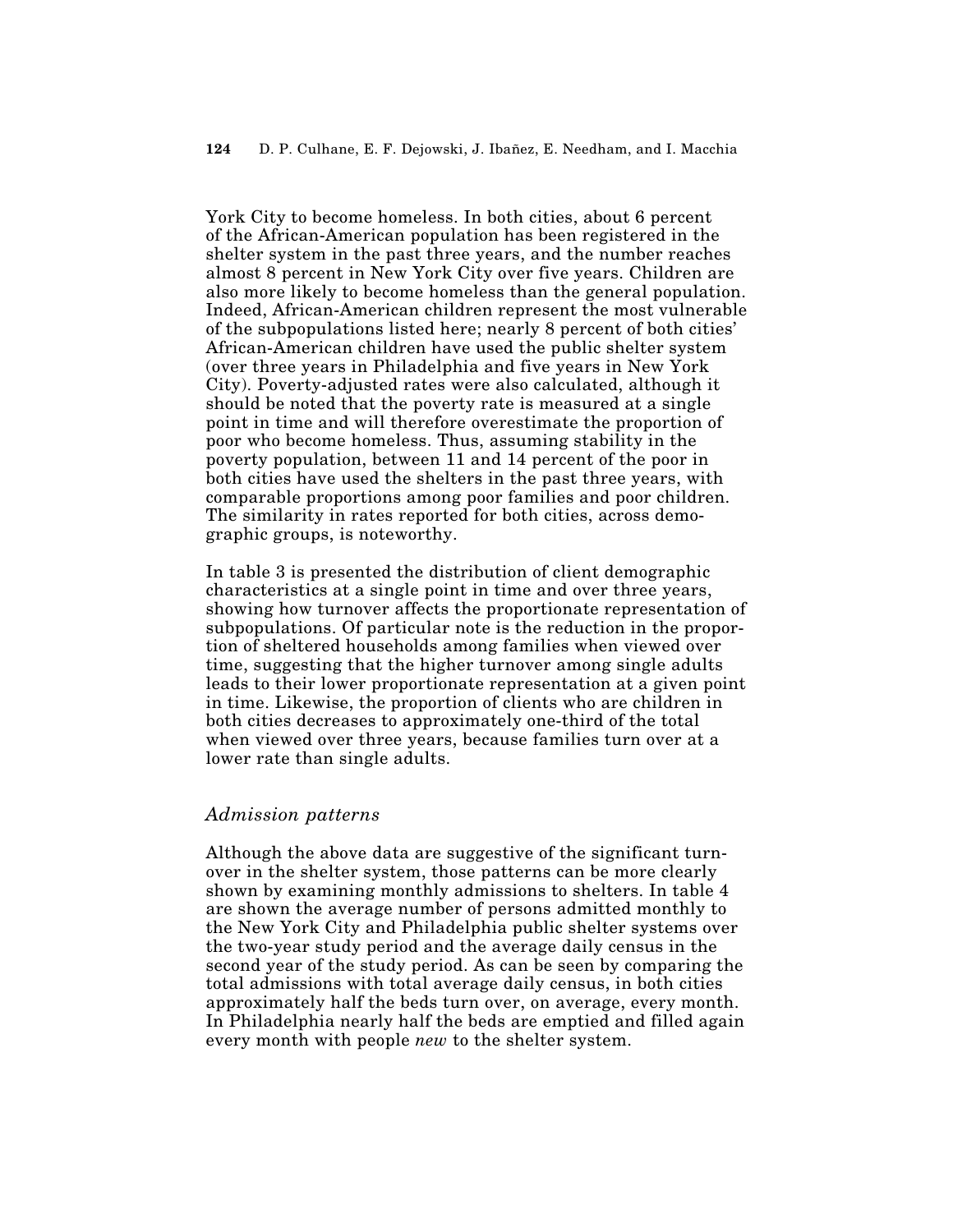|                               |                  | Philadelphia <sup>a</sup> |                  | New York Cityb |
|-------------------------------|------------------|---------------------------|------------------|----------------|
|                               | Point<br>in Time | 3 Years                   | Point<br>in Time | 3 Years        |
| Household type $(\%)$         |                  |                           |                  |                |
| Single                        | 66               | 77                        | 54               | 67             |
| Families                      | 34               | 23                        | 46               | 33             |
| Race of household head $(\%)$ |                  |                           |                  |                |
| Black                         | 91               | 88                        | 65               | 65             |
| White                         | 6                | 8                         | 5                | 8              |
| Hispanic                      | 3                | 3                         | 29               | 24             |
| Other                         | $\mathbf{0}$     | $\mathbf{1}$              | 1                | 3              |
| Children (% of total)         | 46               | 35                        | 41               | 34             |
| Single adults $(\%)$          |                  |                           |                  |                |
| Male                          | 69               | 77                        | 83               | 82             |
| Female                        | 31               | 23                        | 17               | 18             |

#### *Table 3.* **Characteristics of Shelter Users, Single Point in Time versus Three-Year Counts, Philadelphia and New York City**

<sup>a</sup> Philadelphia's single point in time was December 21, 1993. The count includes all active cases; thus, people who may have left shelter but have not been out for the 45-day cutoff period are included.

<sup>b</sup> New York City's point in time was January 9, 1993.

#### *Table 4.* **Average Monthly Shelter Admissions for Philadelphia and New York City, in Persons, June 1990 through May 1992**

|               | First<br>Admissions |           |       | Readmissions |        | Total<br>Admissions |                |
|---------------|---------------------|-----------|-------|--------------|--------|---------------------|----------------|
|               | Mean                | <b>SD</b> | Mean  | SD           | Mean   | SD                  | Census<br>1992 |
| Philadelphia  |                     |           |       |              |        |                     |                |
| Singles       | 592                 | 90        | 279   | 55           | 871    | 110                 | 1,249          |
| Families      | 572                 | 109       | 218   | 83           | 790    | 134                 | 1,241          |
| Total         | 1,164               | 172       | 497   | 128          | 1,661  | 214                 | 2,490          |
| New York City |                     |           |       |              |        |                     |                |
| Singles       | 1,401               | 242       | 5,686 | 369          | 7,086  | 500                 | 7,286          |
| Families      | 1,796               | 493       | 3,719 | 612          | 5,515  | 496                 | 16,466         |
| Total         | 3,197               | 690       | 9,405 | 666          | 12,601 | 698                 | 23,752         |

*Note:* Subtotals may not total because of rounding.

Because the two sites have different definitions of readmission, readmission counts are not comparable between the cities. New York City's data reveal a much higher proportion of the total admissions considered readmissions because, for the purposes of this study, an episode ends with one day out of the shelter system and another episode may begin the next day. For this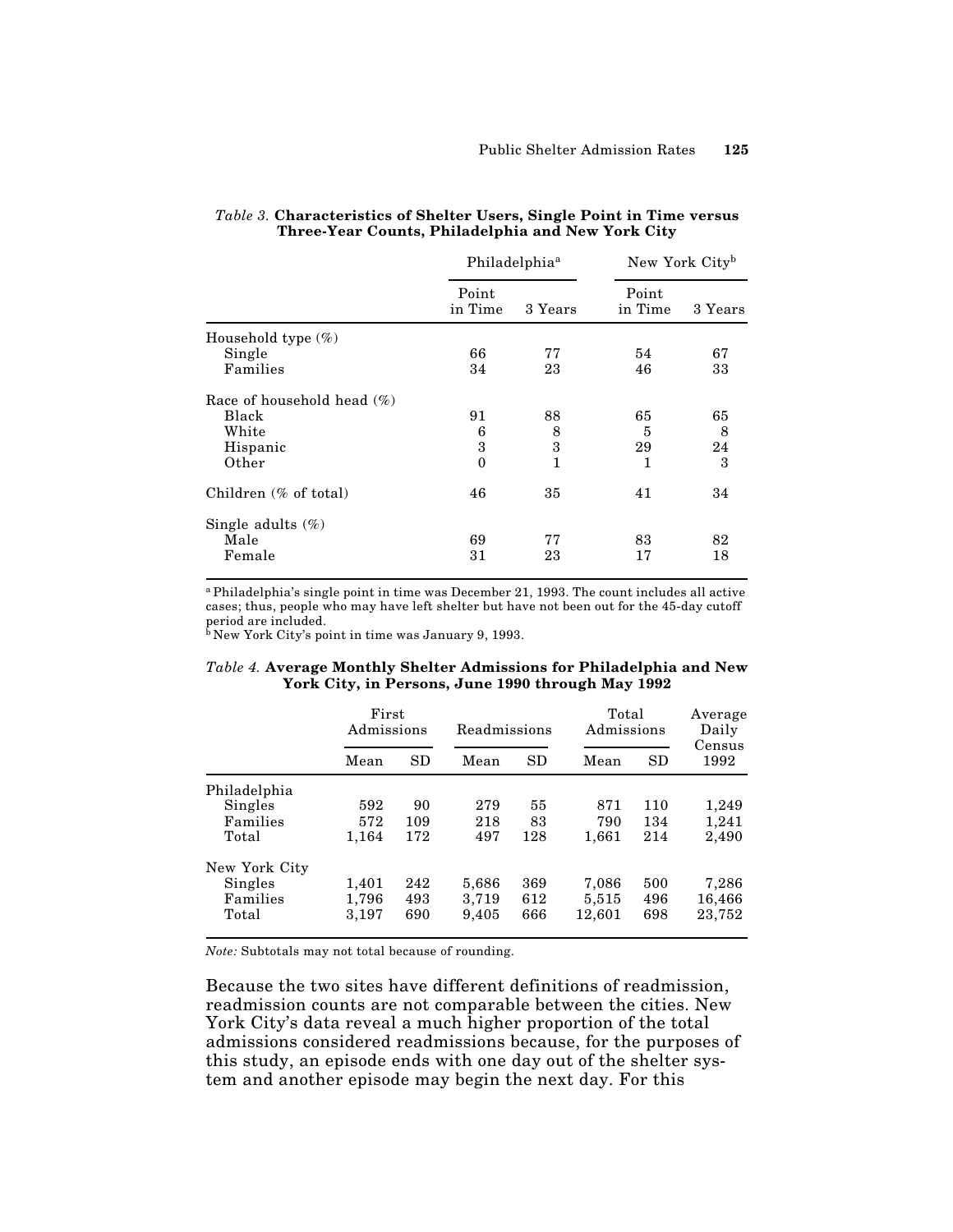reason, the New York City data illustrate how frequently people leave and reenter the shelter system, with three times as many readmissions as first admissions. Philadelphia, on the other hand, while potentially experiencing the same phenomenon, shows a much lower monthly average readmission count. The count is lower because Philadelphia counts readmissions only after the client spends 45 consecutive days out of the shelter system and because Philadelphia's data code for a maximum of two readmissions. Provisionally, the New York City figures could be considered a better estimate of the administrative burden of turnover to providers and clients because they better capture the frequency of exit and reentry. However, the Philadelphia figures may be a more accurate measure of the number of episodes of homelessness served by providers, since one day out of the system is not considered a true exit from homelessness.

Until now, data have been reported in persons, not household units. However, because people entering the shelter system are typically treated as households, for policy planning and management purposes it is often more useful to examine shelter utilization counts by household. For example, caseloads for intake workers and social workers are likely to be determined by household rather than person units. The differences that result when the two-year total admission counts are calculated by persons and households in Philadelphia and New York City are presented in table 5 (recall that "total admissions" combines first admissions and readmissions and therefore is not an unduplicated count). The resulting difference is primarily a consequence of children included as members of family households not being counted as separate persons, which reveals that, in both sites, approximately one-third of the total admissions in persons are accounted for by children and other family members (although, again, because of the different definitions of readmission, the

| Households |  |
|------------|--|
|            |  |
| 20,130     |  |
| 5,701      |  |
| 25,831     |  |
|            |  |
| 170,074    |  |
| 42,572     |  |
| 212,646    |  |
|            |  |

*Table 5.* **Total Admissions to Shelters in Philadelphia and New York City, June 1990 to May 1992 (in Persons and Households)**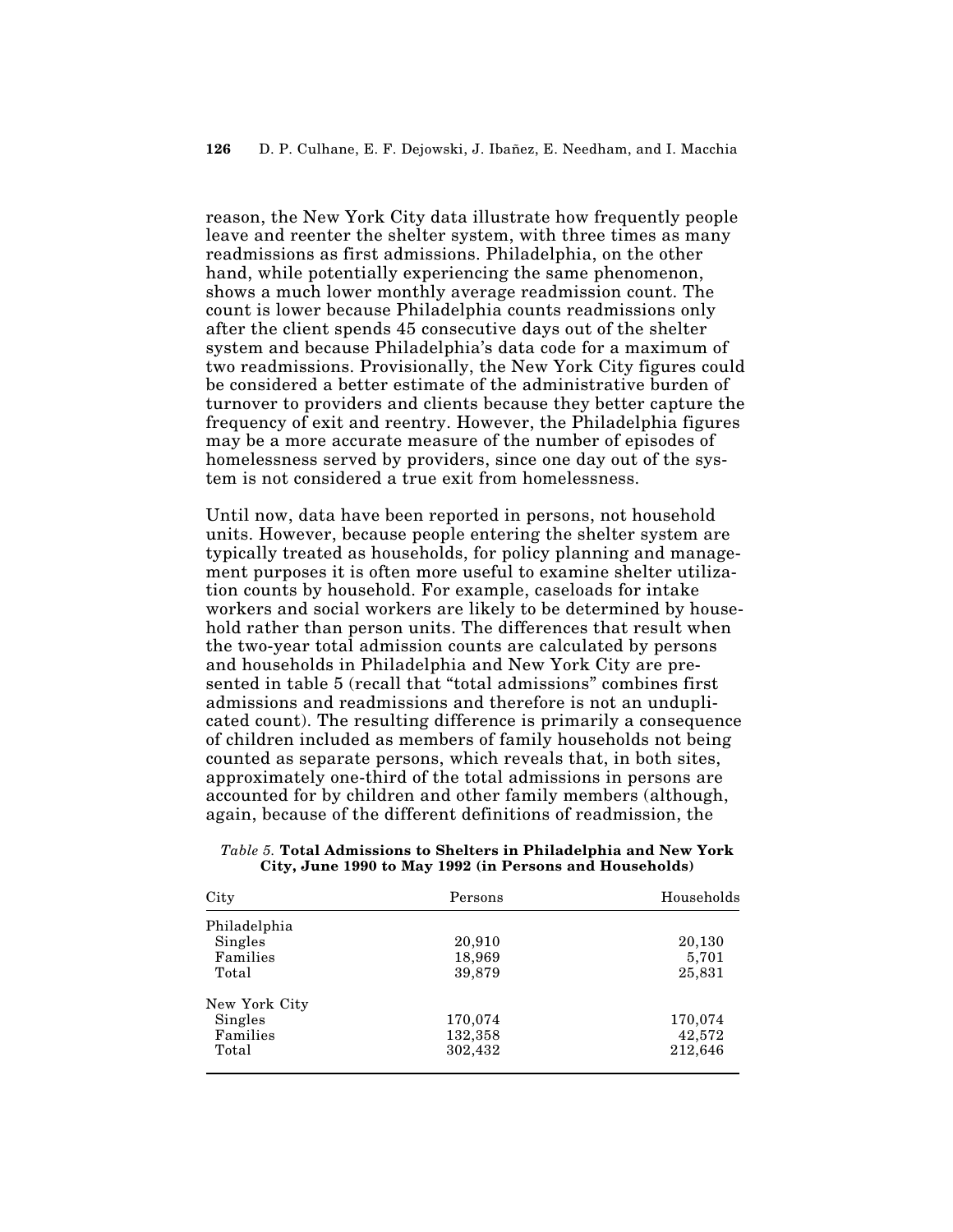total admission rates for Philadelphia and New York City are noncomparable). For Philadelphia singles, the number of households is slightly lower than the number of persons because married couples without children were previously coded as two single adult households in the database, while in New York City they were treated as members of one family household.

In figures 2 and 3, household units are used to show the trend of monthly admissions and readmissions for families and single adult households for the two-year study period. In general, and disregarding any potential effects of policy changes on admission rates, the trend for first admissions would be predicted to decline and the trend for readmissions to increase over time as the persons at risk for homelessness experience their first episode and are counted as readmissions on subsequent episodes. However, if the pool of potential homeless households replenishes or even increases over time, then this downward trend among first admissions would be attenuated and possibly reversed.

Time series regression analyses were conducted on first admission and readmission rates for singles and families in both cities over the two-year study period, adjusting for seasonal variation. Results reveal that first admission rates for families in both cities show a significant downward trend (Philadelphia, adjusted  $R^2$  = 0.23, *F* = 7.87, *p* < 0.02,  $\beta$  = –0.513; New York City, adjusted  $R^2 = 0.46$ ,  $F = 20.66$ ,  $p < 0.001$ ,  $\beta = -0.695$ ). Thus, the pool of families experiencing a first-time shelter stay in Philadelphia and New York City has been declining. For singles, however, only New York City had a significant downward trend of first admissions (adjusted  $R^2 = 0.70$ ,  $F = 54.01$ ,  $p < 0.0001$ ,  $\beta$  = -0.843), suggesting either that Philadelphia's pool of single adults experiencing a first shelter admission has been replenishing over time or that there simply is no discernible trend among single admissions in Philadelphia. Results for the analyses of readmission rates similarly reveal the predicted increasing trend for families in both cities (Philadelphia, adjusted  $R^2 = 0.57$ ,  $F = 31.63, p < 0.0001, \beta = 0.768; \, {\rm New \, York} \, {\rm City, \, adjusted}$  $R^2$  = 0.66,  $F$  = 45.58,  $p < 0.0001$ ,  $\beta$  = 0.821). Because of definitional differences, the trends for family readmissions are not comparable for the two cities; however, both demonstrate the predicted increasing proportion of admissions accounted for by readmissions over time as families with first admissions reappear in the system. For single adults, however, only Philadelphia had the predicted increasing rate of readmissions (adjusted  $R^2$  = 0.60,  $F$  = 35.02,  $p < 0.0001, \, \beta$  = 0.784); in New York City, single adults with previous shelter experience had a nonsignificant decreasing rate of readmission over the study period (adjusted  $R^2 = 0.03$ ,  $F = 1.63$ ,  $p = 0.2145$ ,  $\beta = -0.263$ ).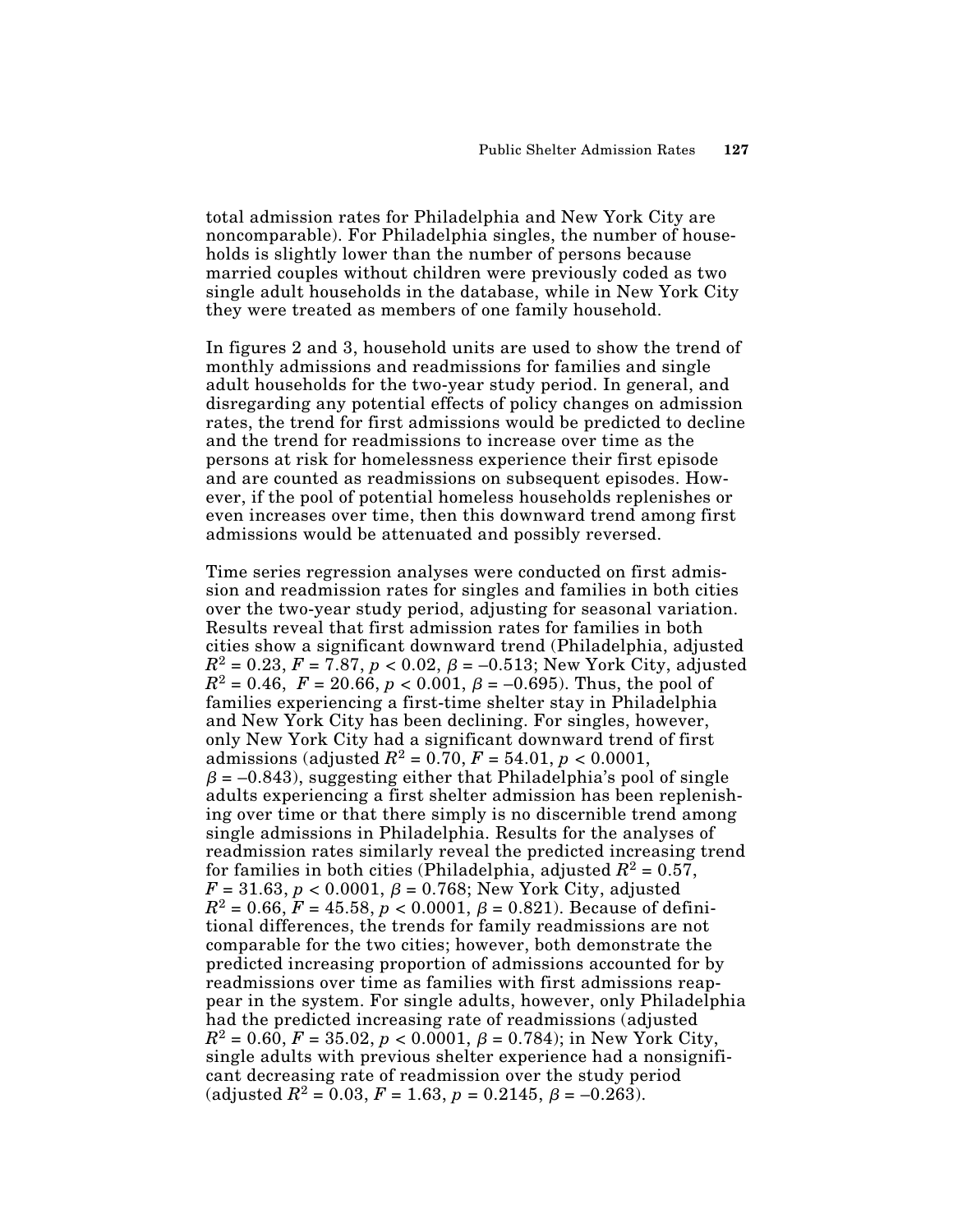

 $Figure 2.$  First Admission and Readmission Counts for Singles and Families (in Households) for Philadelphia, June 1990 to May 1992 *Figure 2.* **First Admission and Readmission Counts for Singles and Families**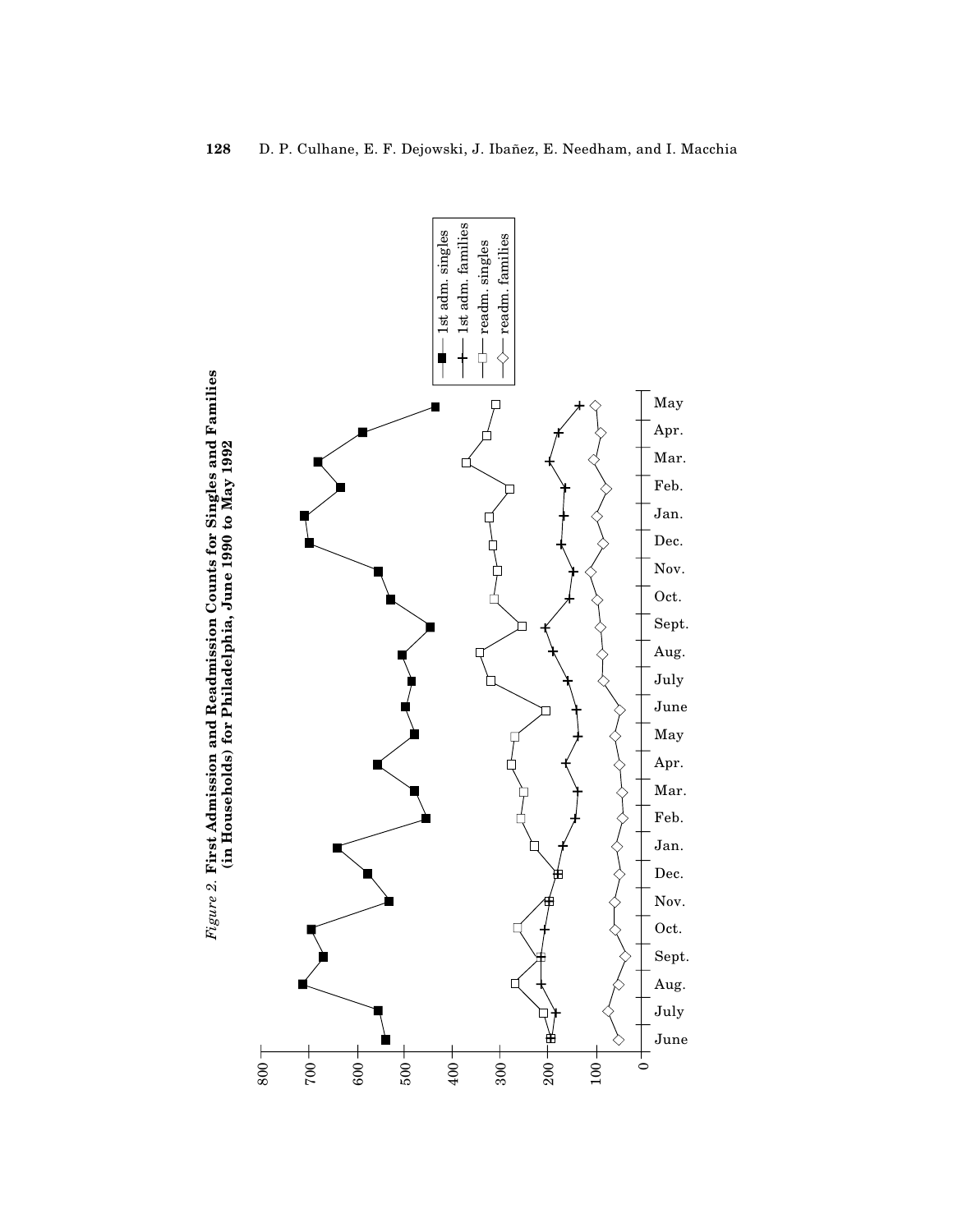



8000

7000

600 +0-0-0

 $\Box$ 

 $\Box$ 

5000

È

4000

3000

2000

 $1000 +$ 

₭

 $\circ$ 

JUNE JuneJuly Aug. SEPT Sept. OCT Oct. NOV Nov. Dec. JAN Jan. FEB Feb. Mar. APR Apr. MAY May JUNE June July AUG Aug. SEPT Sept.  $Oct.$ NOV Nov.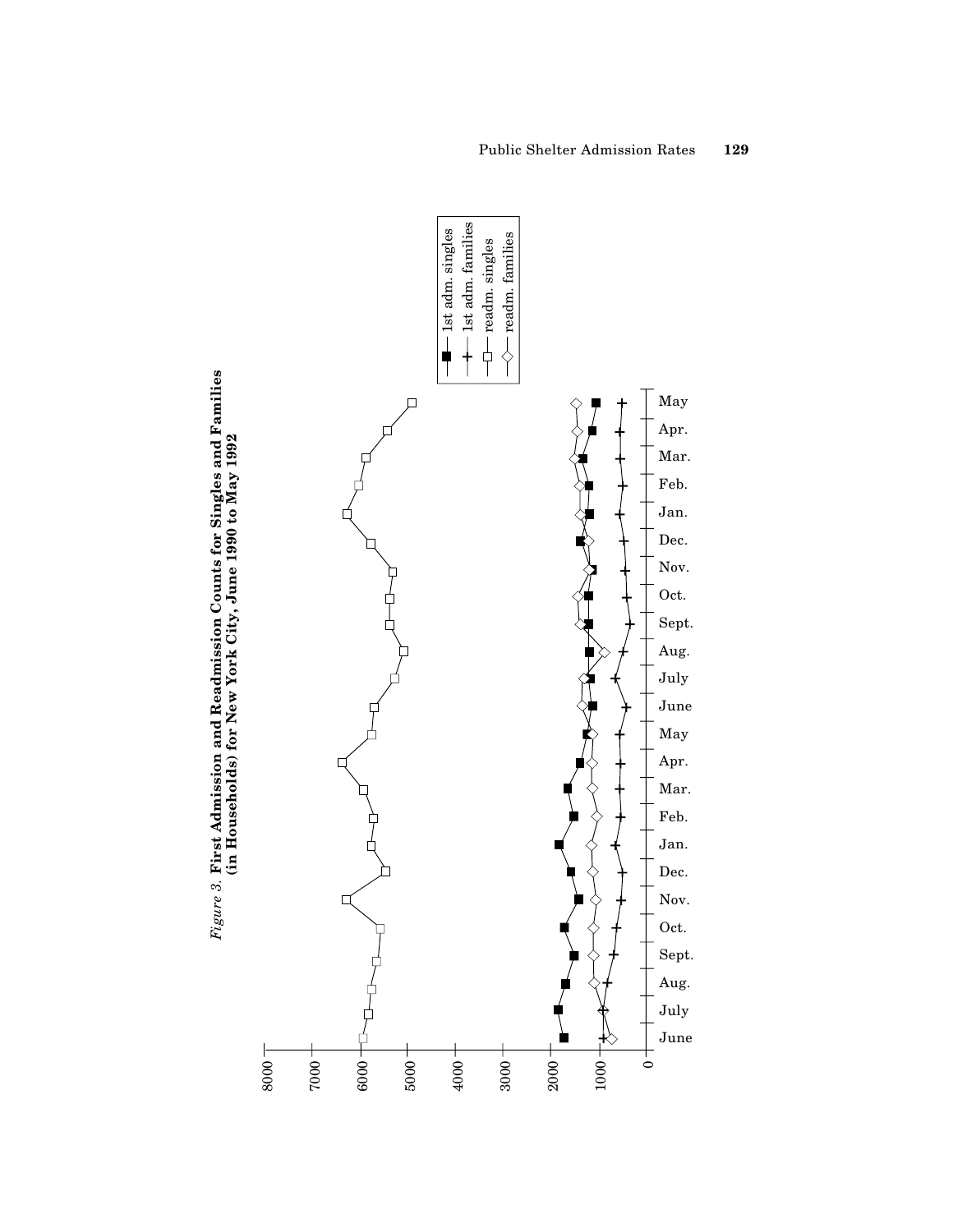Because New York City has five complete years of admission data, unduplicated first admission and system user counts by year for the past five years were also computed (table 6).

| Table 6. Unduplicated First Admissions and System Users in New York |                                        |  |  |  |
|---------------------------------------------------------------------|----------------------------------------|--|--|--|
|                                                                     | City, in Households (by Calendar Year) |  |  |  |

|                               | 1988   | 1989   | 1990   | 1991   | 1992   |
|-------------------------------|--------|--------|--------|--------|--------|
| First admissions <sup>a</sup> |        |        |        |        |        |
| Singles                       | 42,658 | 20,989 | 14,326 | 12,862 | 11,337 |
| Families                      | 13,827 | 7,106  | 7,925  | 7,834  | 7,830  |
| Total households              | 56,485 | 28,095 | 22,251 | 20.696 | 19,167 |
| System users <sup>b</sup>     |        |        |        |        |        |
| Singles                       | 42,658 | 42,822 | 35,334 | 32,508 | 29,259 |
| Families                      | 13,827 | 14,144 | 14,957 | 15,205 | 18,220 |
| Total households              | 56,485 | 56,966 | 50,291 | 47,713 | 47,479 |

<sup>a</sup> Represents clients' first stay in the shelter system. Shelter stay history is traced as if no client entered the system before January 1, 1988. Only the first stay during the period is counted.

 $^{\rm b}$  Represents annual users of shelter system. Clients may be represented in multiple years.

The data on first admissions show much higher counts for 1988 than for the other years because the database was reset to a January 1, 1988, start date. Thus, people whose first admission was before 1988 and who had a readmission in 1988 are counted in 1988 as a first admission, inflating the number of first admissions. While the number of first admissions appears relatively stable for families across the remaining four years (aggregated by year rather than month), the first admissions for single adults again show a significant downward trend. The unduplicated count of system users by year similarly shows a substantial decline in the number of homeless singles who have used the New York City shelter system, dropping 31 percent from 1988 to 1992. In contrast, the unduplicated annual number of families has been steadily rising across the five-year period, increasing 32 percent from 1988 to 1992. Because families include more than one person, the total number of system users by year has been increasing.

## *Annual turnover and readmission rates*

If annual turnover is defined as the unduplicated count of persons served in a year divided by the average daily census in that year, Philadelphia had an annual rate of turnover of 6.12 in 1992 (15,241/2,490), while New York City had an annual rate of turn-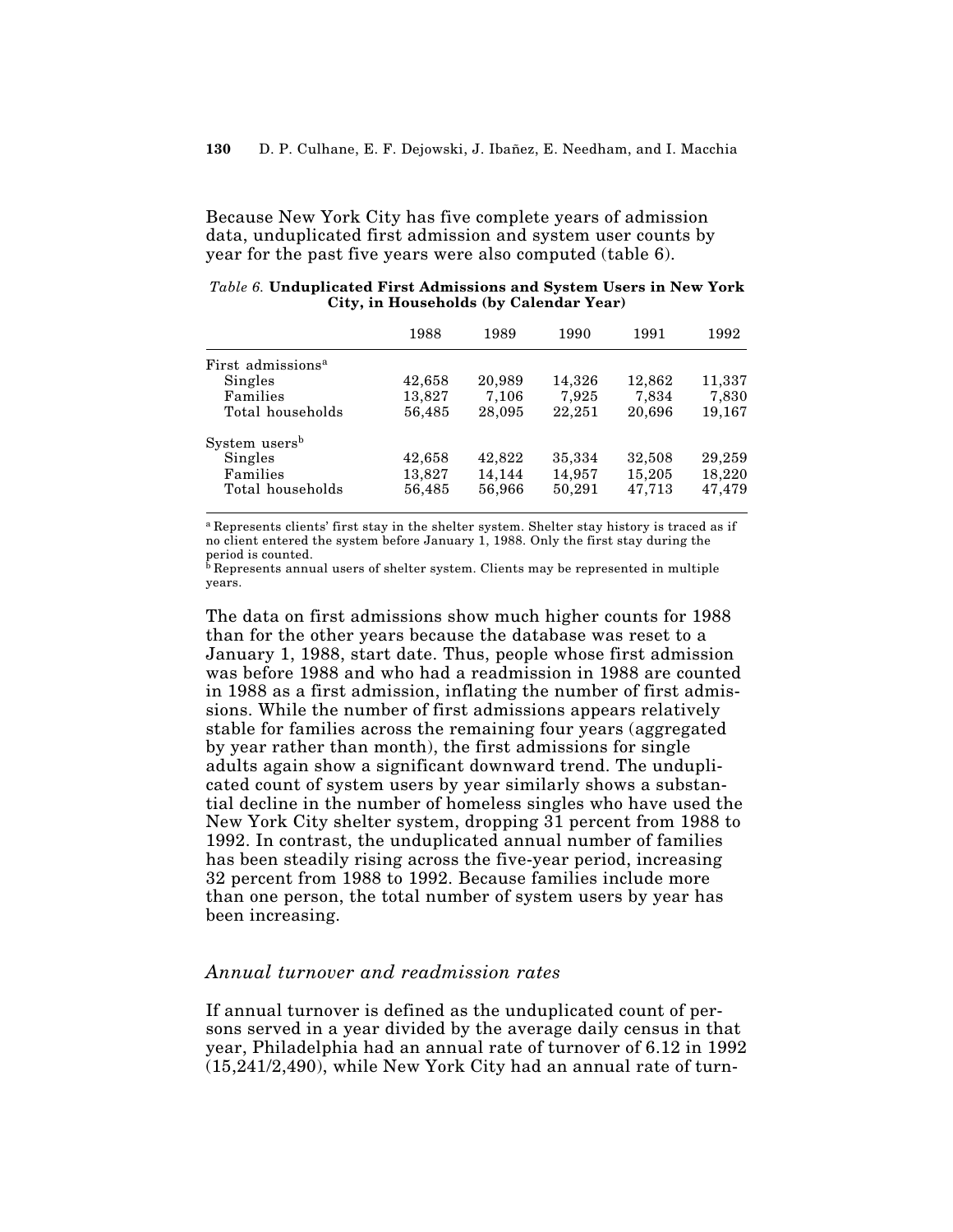over of  $3.62$   $(85,916/23,752)$ <sup>5</sup> Thus, for every person in shelter on a given night of 1992, more than six people in Philadelphia and nearly four people in New York City used the shelter system at some time during the year. Three-year turnover rates could be calculated similarly, dividing the unduplicated three-year count by the average daily census from 1992. In Philadelphia the three-year turnover rate is 17.66, and in New York City the three-year turnover rate is 6.82.

While shelter stay patterns were not the focus of study here, the likelihood of a household experiencing an admission in both years of the data was examined as a preliminary to more extensive longitudinal analyses of stay patterns by the authors. A readmission rate was therefore calculated for households with a first admission in year 1 (June 1, 1990, to May 31, 1991) in the two-year study period and a readmission in year 2 (June 1, 1991, to May 31, 1992). In Philadelphia 11.6 percent of the households first admitted in year 1 had another admission in year 2, which compares with the overall readmission rate (readmission could occur in the same year) of 27 percent. In the aggregate (without adjusting each client to his or her own baseline admission date), most households with a readmission in Philadelphia are likely to experience that readmission in the same year as the first admission, and a much smaller proportion of households (less than half) experience a readmission in the year following the first admission.

The corresponding measure in New York City was calculated for family households, revealing that 27 percent of the families with a first admission in year 1 had a readmission in year 2, while the overall readmission rate (readmission could be in the same year as first admission) for families was 65 percent. Hence, in New York City as in Philadelphia, fewer than half the families with a readmission will have a readmission in the year following their first admission, although families in New York City are more than twice as likely as those in Philadelphia to enter a shelter in the year following their first admission (again, note that

<sup>5</sup> The Adult Shelter System in New York City has one large facility that shelters persons who tend to have long stays. On an average night it accommodates approximately 1,000 persons on long-term stays. The stay patterns of these clients will skew turnover rates and systemwide average lengths of stay. The population at this facility comprises primarily older men. The actual turnover rate in Philadelphia is likely to be closer to New York City's than this comparison indicates because the numerator is inflated (approximately 5 percent) by persons requesting but not receiving shelter, and the denominator is a proxy for an average daily census taken from a single-night count in the summer (and therefore is lower than it would be if it accounted for the higher numbers sheltered in winter months).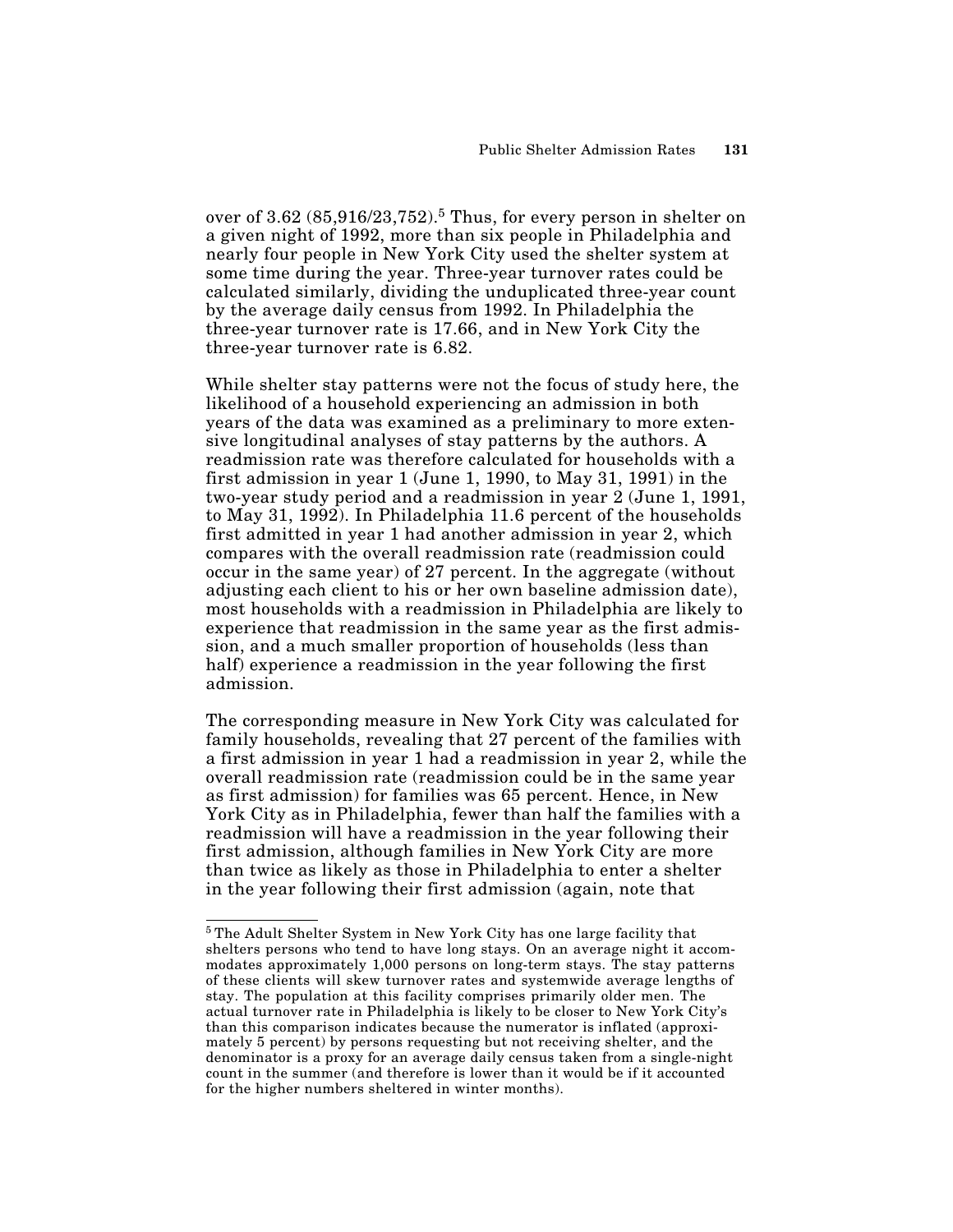definitional differences make readmission data noncomparable between the two cities). In general, however, shelter use in consecutive years appears to be the exception, not the rule, in both cities.

## **Discussion**

Although social scientists have repeatedly proved them wrong, advocates for the homeless appear to have been correct in insisting that homelessness affects a much larger pool of persons than has been documented by cross-sectional research. Indeed, more people have stayed in New York City and Philadelphia shelters in the past several years than have ever been enumerated on a single night in the United States. While public shelters in Philadelphia and New York City have average daily utilization rates of 0.16 and 0.31 percent of the population, respectively, on an annual basis the rates approach 1 percent in Philadelphia and exceed 1 percent in New York City. These annual homelessness rates are three times greater than rates previously documented for either city by point-prevalence studies (Burt 1992; U.S. Department of Commerce 1991). Those rates increase for multiple years, to nearly 3 percent in three years in Philadelphia and to 3.3 percent in five years in New York City—consistent with the five-year estimate from the national telephone survey by Link et al. (1993).6

The critical factor that cross-sectional enumerations cannot capture but that is clearly demonstrated in this study is the

<sup>6</sup> It is interesting to note that despite significant differences in the average daily census between New York City and Philadelphia, the cities have comparable one- and three-year rates of shelter utilization. Thus, the different rates of turnover probably reflect differences in local shelter policies (which in turn influence admission and stay patterns) as much as variations in local conditions that produce homelessness. Several policy differences between the two cities might help explain the differences in turnover. In 1988 Philadelphia had a public shelter system similar in size (32 beds per 10,000 population) to the New York City public shelter system in 1992. But in response to city budget cuts, the number of public shelter beds in Philadelphia declined by nearly half between 1988 and 1990, from 5,100 to 2,800. To continue serving even roughly the same number of clients annually, shelter stays would have had to have declined proportionately to the bed decline. Philadelphia achieved this shortened average length of stay by significantly qualifying its previous commitment to a right to shelter (renegotiated through a consent decree) and by establishing much more restrictive shelter policies, including the creation of a copayment and savings requirement and stricter enforcement of behavioral standards, such as mandated participation in mental health and substance abuse treatment programs (see Culhane 1992). In contrast, the New York City shelter system has generally continued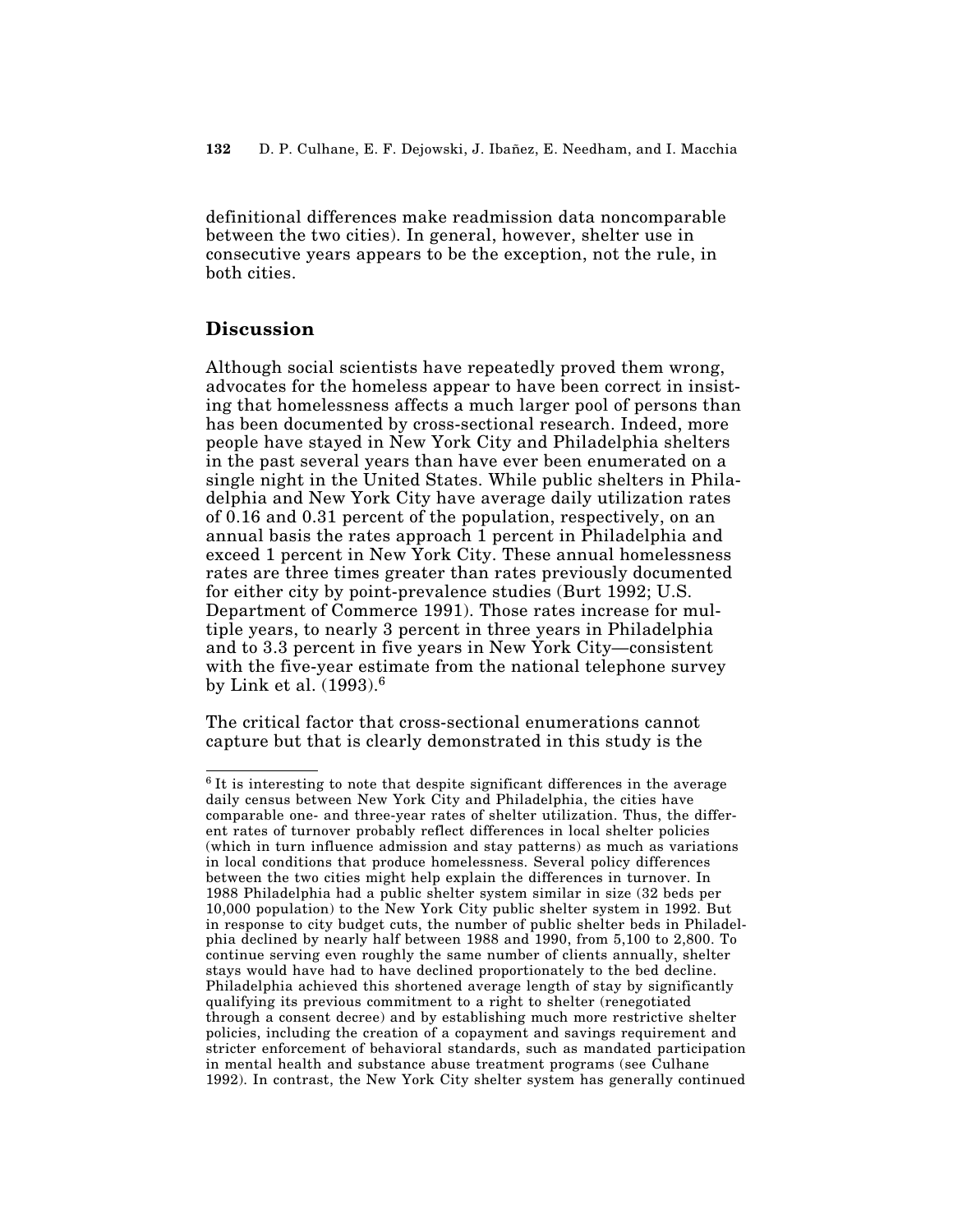magnitude of turnover in the sheltered population. It is this high rate of turnover that accounts for much higher rates of homelessness over time than at a single point in time and that demonstrates a substantially higher risk for homelessness in the community.

Because this study does not include persons in privately funded shelters or on the street—the Census Bureau enumerated the point prevalence of street homelessness at 10,447 in New York City and 1,069 in Philadelphia in 1990 (U.S. Department of Commerce 1991)—the findings underestimate the true prevalence of homelessness in both cities. Moreover, because this study is limited to two cities, and given the wide intercity variability found in previous research (Burt 1992; U.S. Department of Commerce 1991), the shelter utilization rates identified here cannot be generalized to other cities. However, recent data from St. Paul, Minnesota (Chase 1993), and from the state of Rhode Island (Rhode Island Emergency Food and Shelter Board 1992), as well as unpublished data from other municipalities (see comment by Burt, this issue), confirm that similar and even higher rates of turnover have been found elsewhere. Thus, convergent with other sources of evidence, this study demonstrates that homelessness is a far more common experience among poor people, particularly African Americans and their children (at least in these two cities), than has been evidenced by pointprevalence enumerations. These findings suggest that future research and policy should consider the implications of turnover when estimating the risk for homelessness.

Regarding future research directions, the turnover identified here suggests that our conceptions of the relative proportion of subpopulations among the homeless, informed as they are by a large body of cross-sectional research, may now be open to reassessment. For example, there is evidence that people with mental disabilities or substance abuse problems are homeless for

to provide some level of shelter even to persons who refuse to participate in treatment programs. There are no limitations on how long clients may stay or how frequently they may use the system. Single adults are provided shelter in a general or specialized shelter (e.g., veterans' shelters, short-term substance abuse treatment, employment shelters). Specialized shelters have various restrictions—such as savings requirements, length-of-stay limitations, and program participation requirements—that general shelters do not. However, clients can move between specialized and general shelters as availability and readiness allow. The Family Shelter System has also established standards for shelter conditions that can include a private room with private bath and kitchen facilities. These standards and the lack of stay restrictions have likely led to a greater daily census and longer lengths of stay in the Family Shelter System.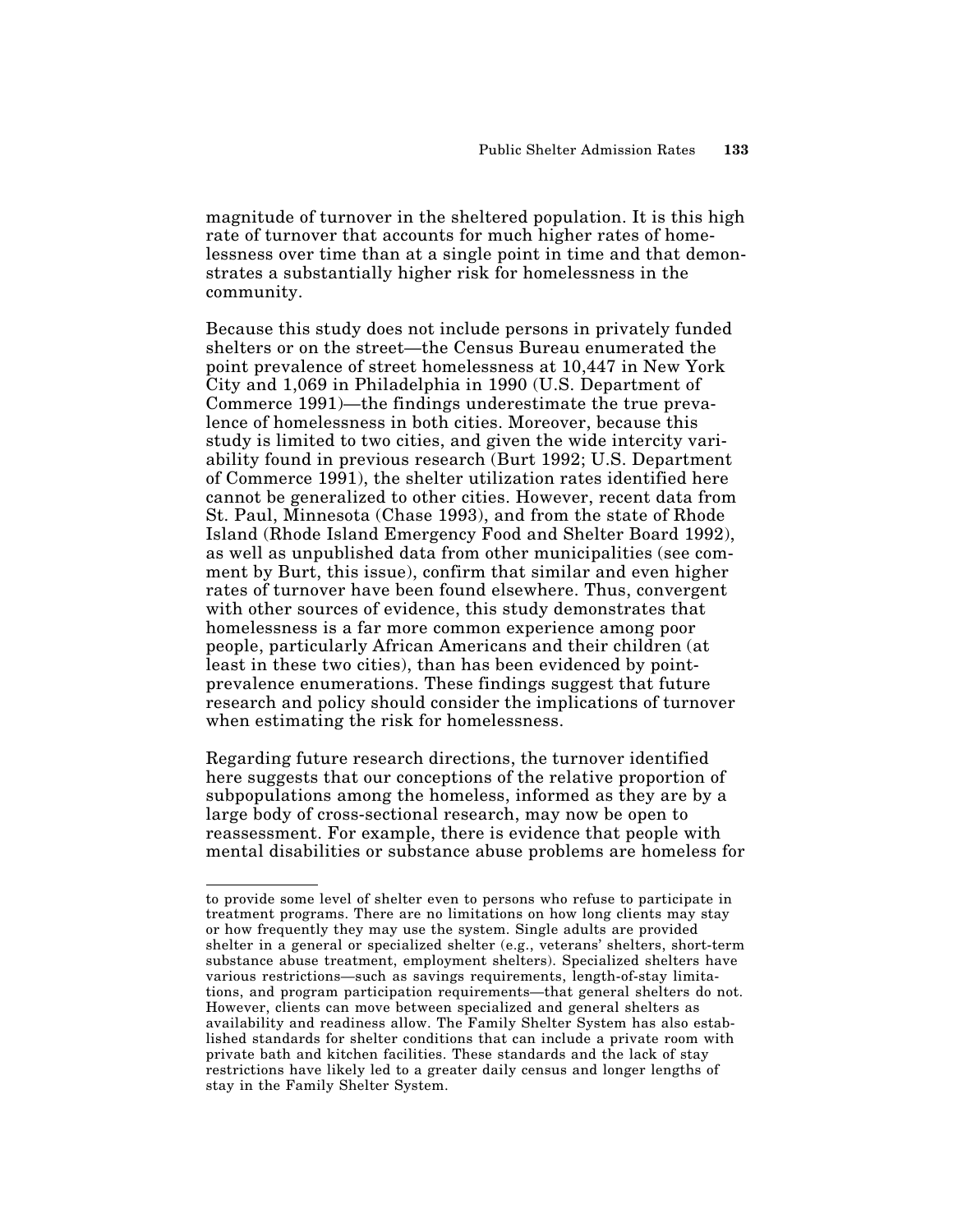longer periods than others and so turn over at a lower rate (see Dennis et al. 1993), which would significantly inflate their proportionate representation among the population when examined at a single point in time. Correspondingly, employed and recently unemployed people—the "ordinary working Americans" hypothesized as nonrepresentative of the homeless by Kondratas (1991)—may turn over at a higher rate, meaning that their proportionate representation has been significantly underestimated in cross-sectional research.

Further longitudinal analyses of shelter stay patterns are needed to clarify the personal characteristics associated with varying lengths of stay, the probability of multiple admissions, and the time between admissions. Event history or survival analyses can be used to develop profiles of client characteristics associated with various stay histories, enabling planners to target services designed to reduce lengthy shelter stays and the likelihood of readmission. Longitudinal analyses of stay patterns can also be used to examine the costs of various stay patterns and how stays are influenced by various types of shelter facilities. In addition, interrupted time series analysis can be used to examine how policy changes affect stay patterns and admission rates. The tracking databases described in this study are ideal for these purposes, and given the information they would provide researchers and planners, their replication in other sites should be considered.

Registry and tracking databases are useful not only for shelter system-specific analyses; their potential for answering other important questions regarding subpopulations among the homeless expands substantially if they are integrated with other service system databases. For example, the client identifiers from these databases can be matched with identifiers in welfare, mental health, housing, AIDS, and other service system databases, allowing researchers to identify the eligibility and service utilization patterns that predict homelessness and to assess the impact of homelessness on those service systems. Likewise, the prior address information reported by those who enter the shelter system can be used to calculate admission rates by neighborhood or census tract and to identify the factors from other geographic databases (census, housing, health statistics, crime, etc.) that correspond to that distribution. Thus, geographic areas with high homelessness rates or with socioeconomic characteristics that predict high homelessness rates can be identified for the targeting of homelessness prevention and residential stabilization interventions, and the efficacy of these interventions can be measured by assessing changes in shelter admission rates.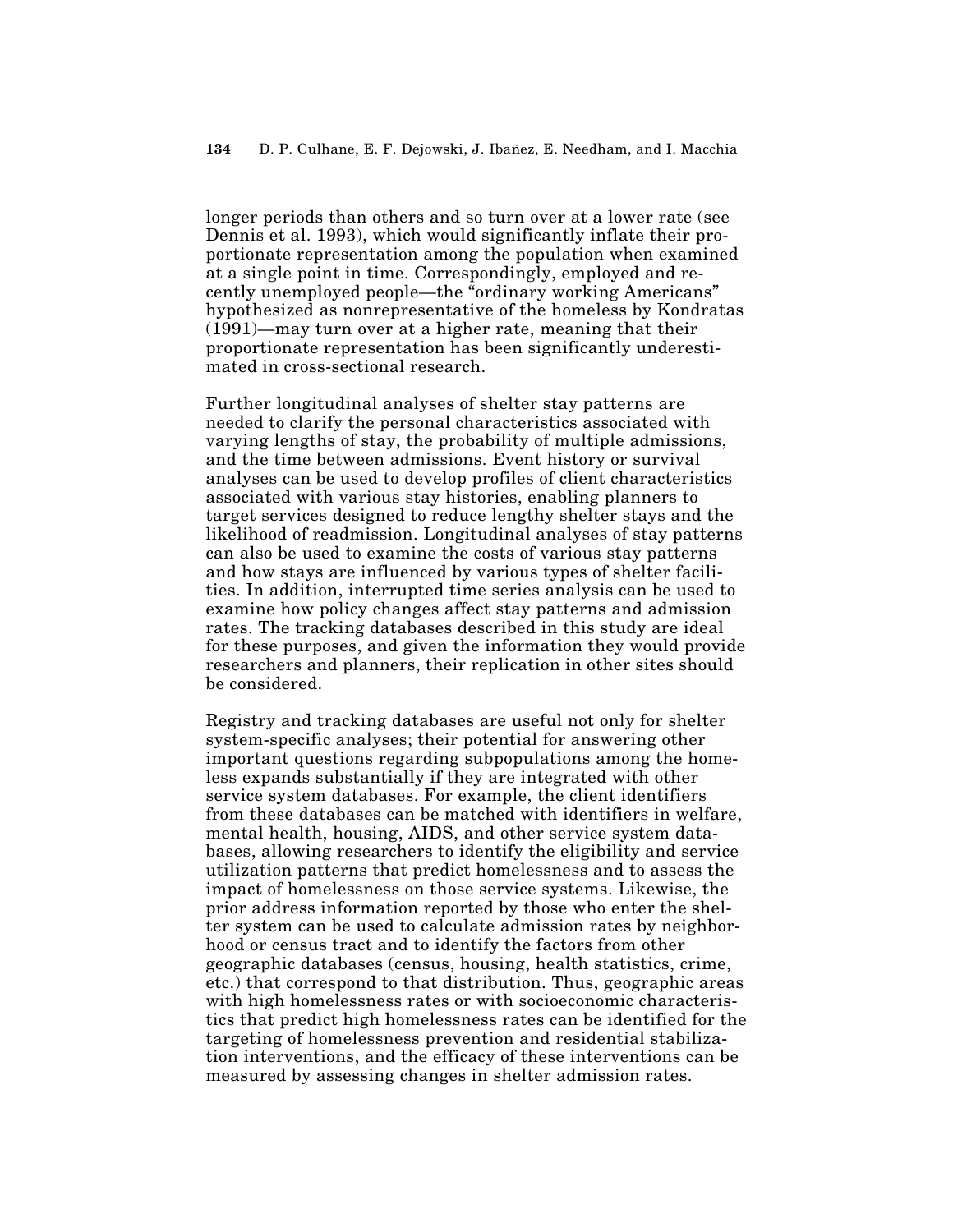From a policy perspective, the results of this study provide a basis for questioning the limited emphasis of reform proposals that argue for reducing homelessness primarily through the creation of transitional housing and other stabilization programs that target the chronically homeless (HUD and District of Columbia 1993; New York City Mayoral Commission on the Homeless 1992). In both Philadelphia and New York City, most people who use shelters do so on a short-term or intermittent basis and are therefore not chronically homeless. Forcing such persons into transitional housing in order to access housing support and social services is likely to lead to many unintended consequences while doing little to reduce homelessness. Assuming that reduced utilization of the emergency housing system is a goal, one must presumably decrease lengths of stay in and admissions to that system. By linking more services to the shelter and transitional housing system, a municipality risks increasing both lengths of stay and admissions, either of which alone would significantly increase the daily demand for emergency housing. Anecdotal evidence suggests that some families already enter shelter to receive priority placement on Section 8 or public housing waiting lists (Dugger 1991). Similarly, requiring that people be homeless to be eligible for transitional housing or stabilization services is likely to tap latent demand for such services and could lead to the dumping of clients on the shelter system by other agencies. Indeed, converting the shelter system into a more service-intensive system risks institutionalizing a costly and potentially substandard secondary public health, welfare, and housing system while failing to address directly the deficiencies in the existing systems that presumably contribute to shelter utilization. Finally, given the volume of shelter users identified in this study, such a system would also require significant new resources to site new facilities and to develop the administrative capacity necessary to monitor provider performance and contain system costs.

An alternative policy, while recognizing the need for transitional housing for the long-term homeless, might seek to support people with short-term or intermittent housing emergencies in maintaining and stabilizing their residential options in the community, rather than provide incentives for entering a separate institution of residential care. As Hopper (1990, 444) has observed, the dominant adaptation of the poor and unemployed to displacement and housing instability historically has been through the maintenance of "makeshift" arrangements of "custom and kinship," with family members "bearing the brunt of makeshift shelter." Hopper therefore asks, "Can [we] mute the damage and enhance the supportive capacity of such networks,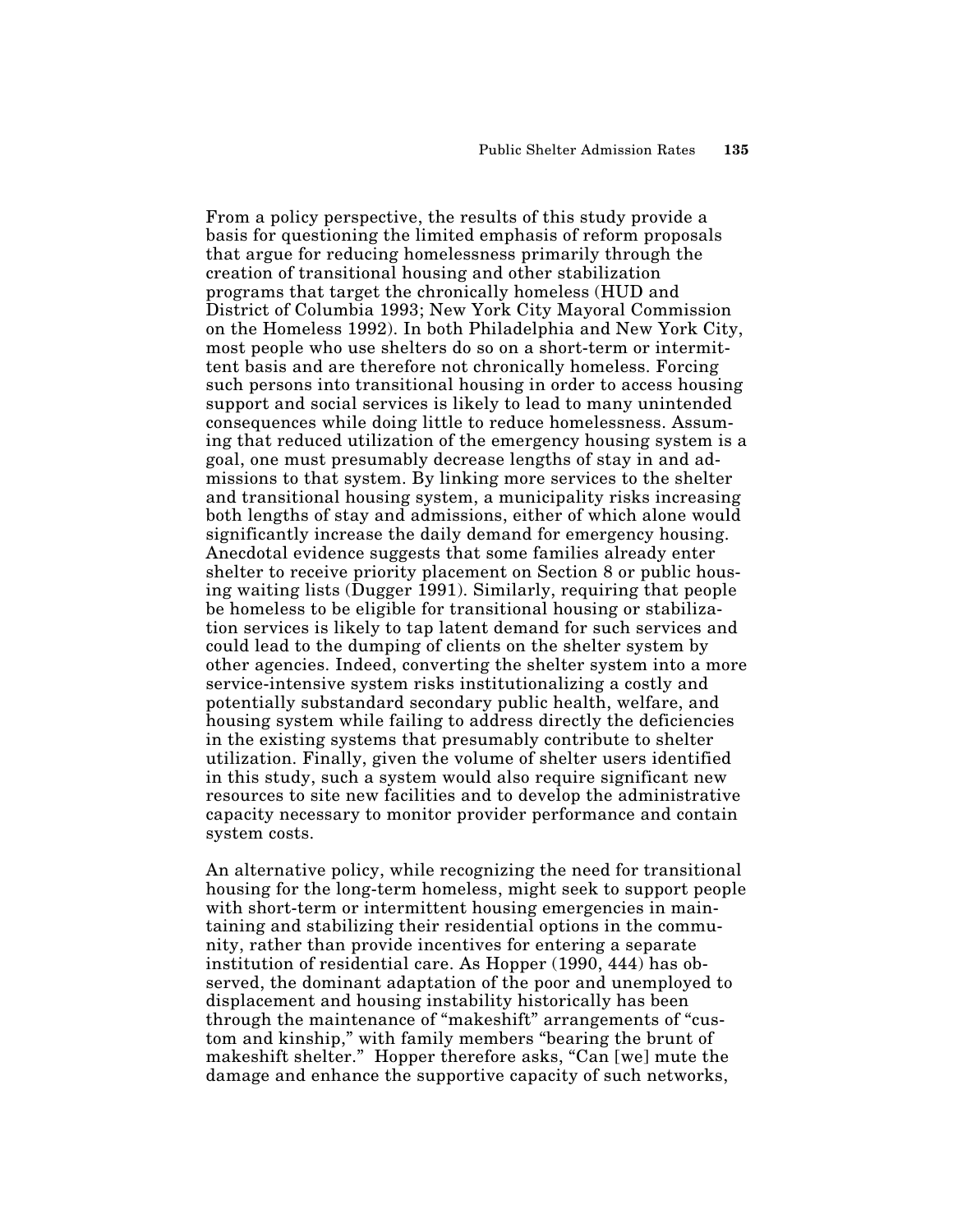and thus avoid the ever more costly mushrooming of the shelter system?"

A community-based strategy could be envisioned that would have the goal of reducing shelter utilization by rebuilding (or creating) the community and social support infrastructure that would enable people to stay in their own homes when possible or that would attempt to resettle them as soon as possible. Such a strategy could be targeted geographically (based on the distribution of the prior addresses of people currently entering the shelter system) or demographically (based on household risk factors for homelessness). Intervention programs might include the provision of community-based case management, health, mental health, substance abuse, and other social services (including crisis intervention, respite services, home care, and residential treatment programs); time-limited and permanent housing subsidies; benefits counseling; employment training and placement; and other targeted economic and community development programs. By placing those programs outside the shelter system and under the authority of existing health, housing, and human service departments, such a policy would have the advantages of addressing the more proximal community conditions leading to homelessness and of addressing the gaps in the existing systems that need to be bridged, rather than duplicating those systems in shelters. It would also reduce some of the perceived incentives for shelter admissions and lengthy shelter stays that would likely come with an enhanced services emerging housing model. The present "shelter diversion" initiative under way in New York City—in which most families are assessed before or soon after shelter admission to determine whether they can be diverted from shelter with a time-limited housing subsidy or other intervention—is one example of movement in this direction. Other homelessness prevention program models have been described (Jahiel 1992; Lindblom 1991; U.S. Department of Health and Human Services 1991).

In conclusion, future policy should reconsider the scope of the homelessness problem and the role of turnover when conceptualizing appropriate interventions. In particular, this study's findings suggest the potential benefits of a prevention-oriented approach to reducing homelessness. Programs that attempt to divert people from shelters or to reduce unnecessarily long shelter stays are integral to such an approach, as are transitional housing programs that help long-term homeless persons reconnect with community housing and services. However, such programs may have little effect without more broad-based social welfare policies that increase opportunities for and access to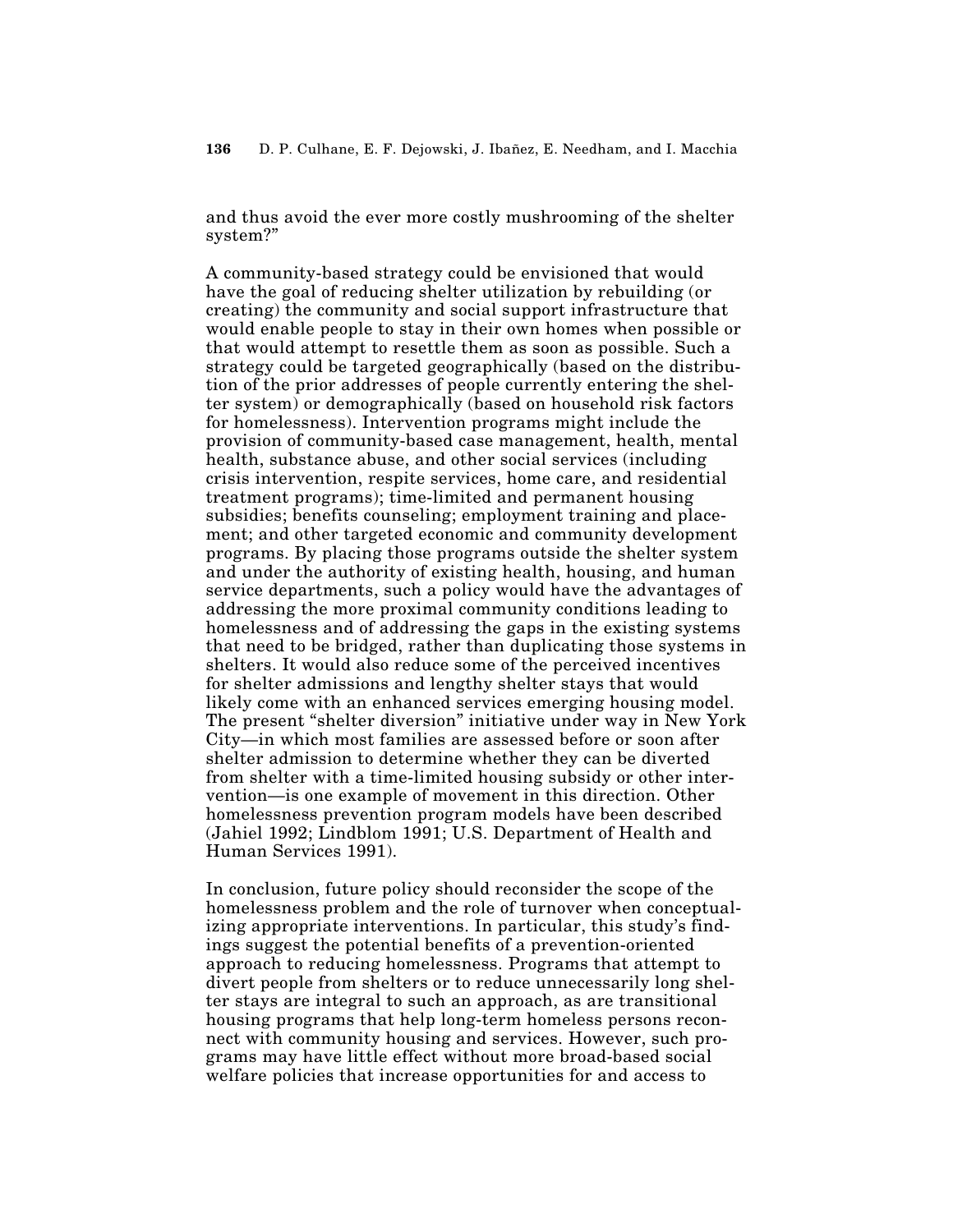affordable housing, jobs, income supports, social services, and quality health care.

## *Authors*

Dennis P. Culhane is Research Assistant Professor of Psychology in Psychiatry and a Senior Fellow at the Leonard Davis Institute for Health Economics at the University of Pennsylvania. Edmund F. Dejowski is Director of Management and Planning and Julie Ibañez is Director of Research and Analysis for the Office of Planning, Analysis, Research, and Legislation for the City of New York Human Resources Administration, Adult Services Administration. Elizabeth Needham is Research Assistant and a student in Urban Studies at the University of Pennsylvania. Irene Macchia is Departmental Computer Services Supervisor in the City of Philadelphia Office of Services to the Homeless and Adults.

The authors wish to acknowledge Heidi Lange-Joe and Delano Kimbrough for their technical assistance with this project.

## *References*

Appelbaum, Richard P. 1987. *Counting the Homeless.* Chicago: Center for Urban Research and Policy Studies, University of Chicago.

Barrett, Diane F., Irwin Anolik, and Florence H. Abramson. 1992. The 1990 Census Shelter and Street Night Enumeration. Paper read at the annual meeting of the American Statistical Association, Boston.

Blumberg, Leonard, Thomas Shipley, and Irving Shandler. 1973. *Skid Row and Its Alternatives: Research and Recommendations from Philadelphia.* Philadelphia: Temple University Press.

Brown, Carl E., Steven W. McFarlane, Ronald Paredes, and Louisa Stark. 1983. *The Homeless of Phoenix: Who Are They? And What Should Be Done?* Phoenix: Phoenix South Community Mental Health Center.

Burnam, M. Audrey, Paul Koegel, and T. S. Duan. 1990. Los Angeles Study of Mental Illness among Homeless People. National Institute of Mental Health grant application. Santa Monica, CA: RAND Corp.

Burt, Martha R. 1992. *Over the Edge: The Growth of Homelessness in the 1980s.* New York and Washington, DC: Russell Sage Foundation and The Urban Institute Press.

Burt, Martha R., and Barbara E. Cohen. 1989. *America's Homeless: Numbers, Characteristics, and the Programs That Serve Them.* Washington, DC: The Urban Institute Press.

City of Boston. 1986. *Making Room: Comprehensive Policy for the Homeless.* Boston: Emergency Shelter Commission.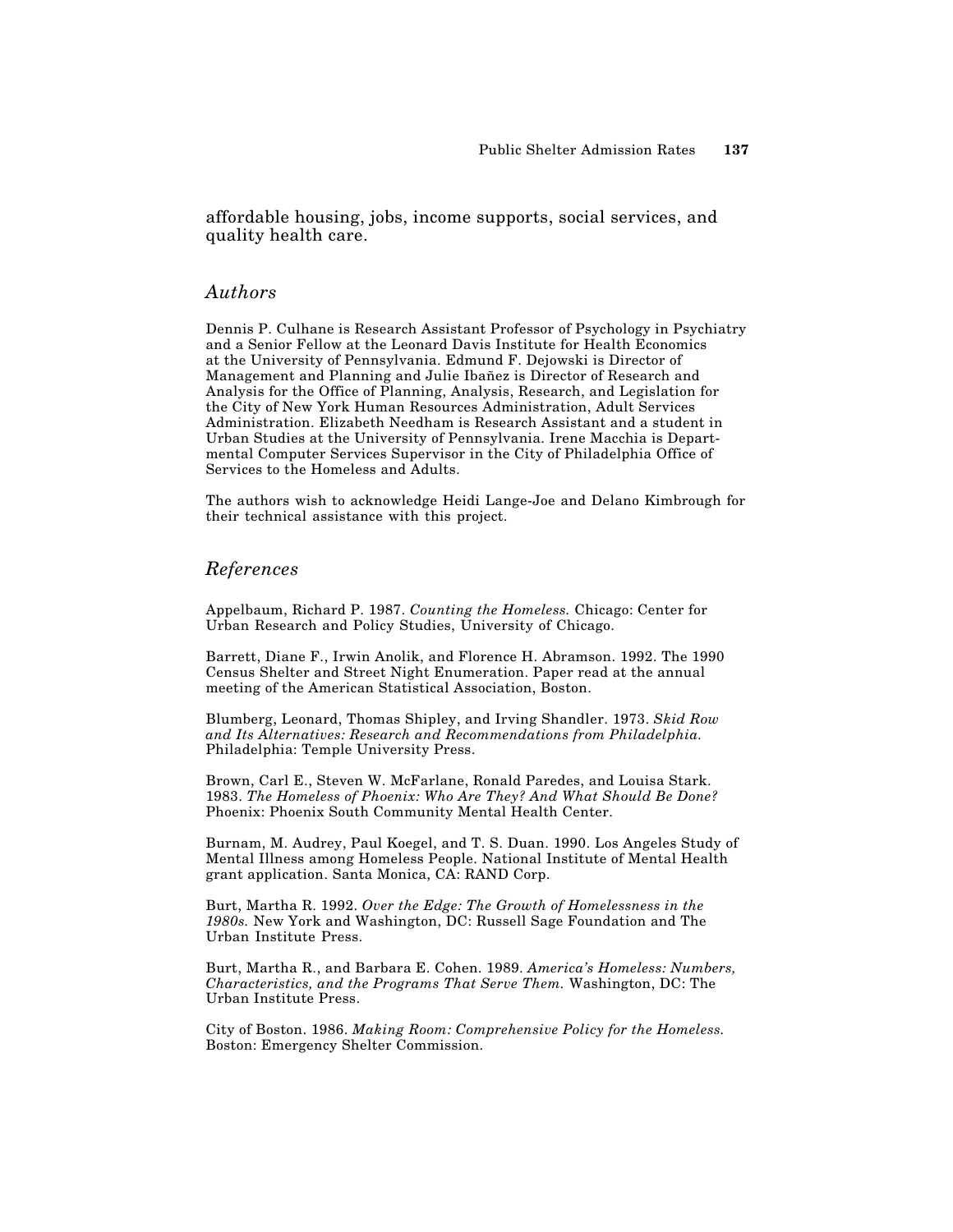Chase, Richard A. 1993. *Emergency Shelters, Transitional Housing, and Battered Women's Shelters Data Collection Project, Second Annual Report*. St. Paul, MN: Wilder Research Center.

Culhane, Dennis P. 1992. The Quandaries of Shelter Reform: An Appraisal of Efforts to Manage Homelessness. *Social Service Review* 66(3):428–40.

Culhane, Dennis P. 1993. The Organization and Utilization of the Shelter System in Philadelphia: Estimating Average Length of Stay and Annual Rate of Turnover. *Journal of Health and Social Policy* 4(4):55–78.

Dennis, Michael L., Ronaldo Iachan, Jutta P. Thornberry, Robert M. Bray, Lisa E. Packer, and Gayle S. Bieler. 1993. *Prevalence and Treatment of Drug Use and Correlated Problems in the Homeless and Transient Population: 1991*. Final report under NIDA contract no. 271-89-8340. Rockville, MD: National Institute on Drug Abuse.

Dugger, Celia. 1991. Benefits of System Luring More Families to Shelters*. New York Times*, September 4, A1.

Freeman, Richard B., and Brian Hall. 1987. Permanent Homelessness in America? *Population Research and Policy Review* 6:3–27.

Hoffman, Stanley, David Wenger, J. Nigro, and R. Rosenfeld. 1982. *Who Are the Homeless? A Study of Randomly Selected Men Who Use the New York City Shelters.* New York: State Office of Mental Health.

Hombs, Mary E., and Mitch Snyder. 1982. *Homelessness in America: A Forced March to Nowhere.* Washington, DC: Community for Creative Non-Violence.

Hopper, Kim. 1990. The New Urban Niche of Homelessness: New York City in the Late 1980s. *Bulletin of the New York Academy of Medicine* 66(5):435–50.

Jahiel, René. 1992. *Homelessness: A Prevention-Oriented Approach*. Baltimore: Johns Hopkins University Press.

Kondratas, Anna. 1991. Estimates and Public Policy: The Politics of Numbers. *Housing Policy Debate* 2(3):631–47.

Lindblom, Eric N. 1991. Toward a Comprehensive Homelessness-Prevention Strategy. *Housing Policy Debate* 2(3):957–1025.

Link, Bruce G., Ezra Susser, Anne Stueve, J. Phelan, R. Moore, and Elmer L. Struening. 1993. Reconsidering the Debate about the Numbers of Homeless People in the United States. Paper read at the annual meeting of the American Public Health Association, October, San Francisco.

National Coalition for the Homeless. 1991. *Fatally Flawed: The Census Bureau's Count of Homeless People*. Washington, DC.

New York City Department of City Planning. 1992. *Residential Facilities in New York City, 1992: An Index of Beds by Type of Facility and Community District.* New York.

New York City Mayoral Commission on the Homeless. 1992. *The Way Home: A New Direction in Social Policy.* New York: Office of the Mayor.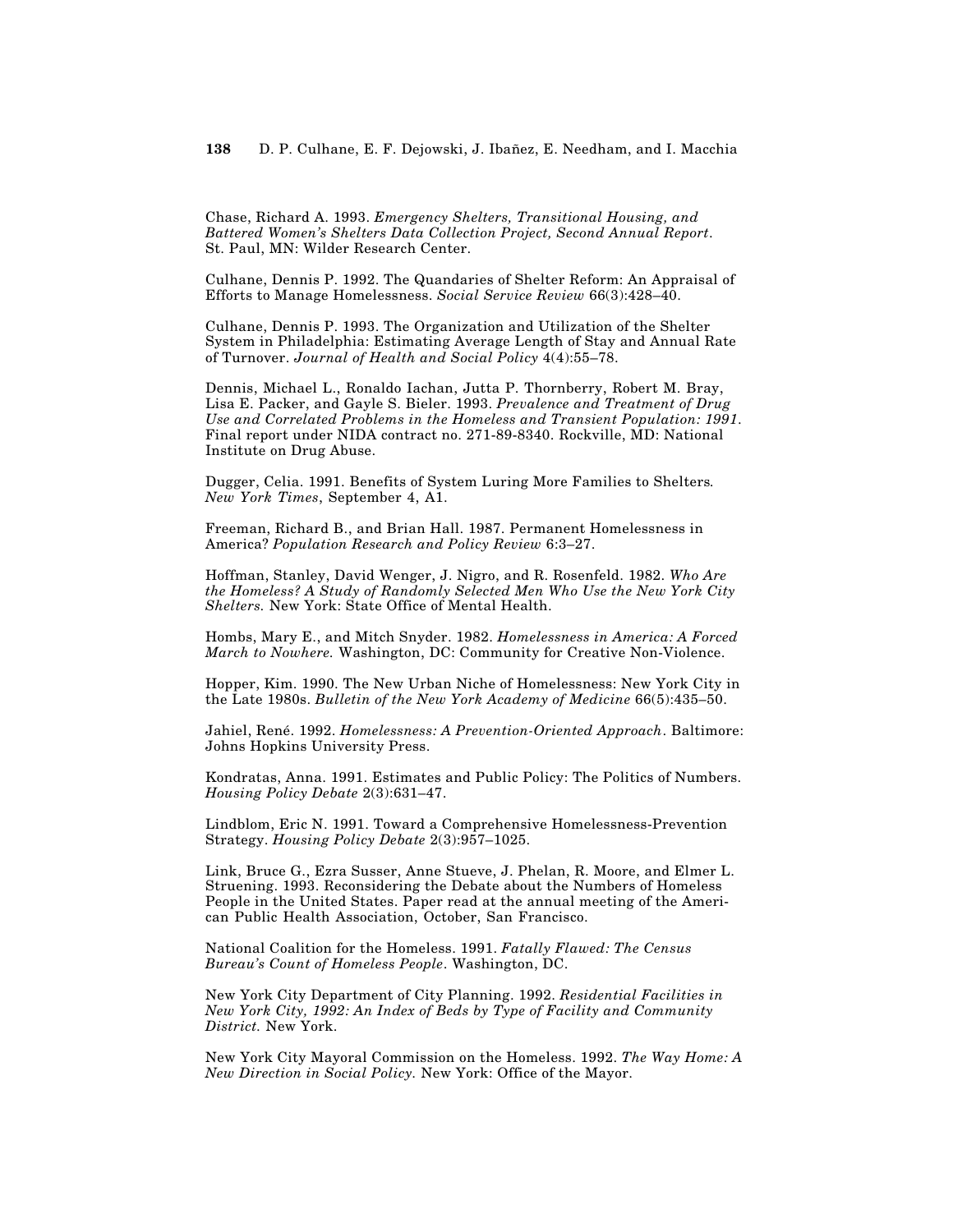Novacek, Jill, Robert Raskin, David Behlinger, Suzanne Rybicki, Christie Nail, and Linda Firth. 1991. *Citizens' Opinions about Tulsa's Homeless.* Tulsa, OK: Tulsa Institute of Behavioral Sciences.

Parsons, Lynn. 1986. *Literature Review of Studies Which Deal with Estimating the Size of the Homeless Population.* Amherst: University of Massachusetts Social and Demographic Research Institute.

Rhode Island Emergency Food and Shelter Board. 1992. *Serving Rhode Island's Homeless: Three-Year Report of the Rhode Island Emergency Shelter Information Project*. Providence.

Robertson, Marjorie, Irving Piliavin, and Herb Westerfelt. 1990. Alameda County Study of Mental Illness among Homeless Adults and Families. National Institute of Mental Health grant application. San Francisco: Alcohol Research Group.

Rossi, Peter H. 1987. No Good Applied Social Research Goes Unpunished. *Society* 25:73–80

Rossi, Peter H. 1989. *Down and Out in America: The Origins of Homelessness.* Chicago: University of Chicago Press.

Rossi, Peter, Gene A. Fisher, and Georgiana Willis. 1986. *The Condition of the Homeless in Chicago.* Amherst: University of Massachusetts Social and Demographic Research Institute.

Roth, Dee, Jerry Bean, Nancy Lust, and Saveanu Trian. 1985. *Homelessness in Ohio: A Study of People in Need.* Columbus: Ohio Department of Mental Health, Office of Program Evaluation and Research.

Ryan, Phyllis, David Bartelt, and Ira Goldstein. 1989. *Homelessness in Pennsylvania: How Can This Be?* Philadelphia: Temple University Institute for Public Policy Studies.

Shlay, Anne, and Peter H. Rossi. 1992. Social Science Research and Contemporary Studies of Homelessness. *Annual Review of Sociology* 18:129–60.

Sosin, Michael, Irving Piliavin, and Herb Westerfelt. 1990. Toward a Longitudinal Analysis of Homelessness. *Journal of Social Issues* 46(4):157–74.

Toro, Paul A., and Dennis M. McDonell. 1992. Beliefs, Attitudes, and Knowledge about Homelessness: A Survey of the General Public. *American Journal of Community Psychology* 20(1):53–80.

U.S. Bureau of the Census. 1991. *Statistical Abstracts of the United States, 1991*. 111th ed. Washington, DC: U.S. Government Printing Office.

U.S. Department of Commerce. 1991. Census Bureau Releases 1990 Decennial Census Counts for Persons Enumerated in Emergency Shelters and Observed on the Streets. *U.S. Department of Commerce News* CB91:117.

U.S. Department of Health and Human Services. 1991. *Homelessness Prevention Programs.* Washington, DC: Office of the Inspector General.